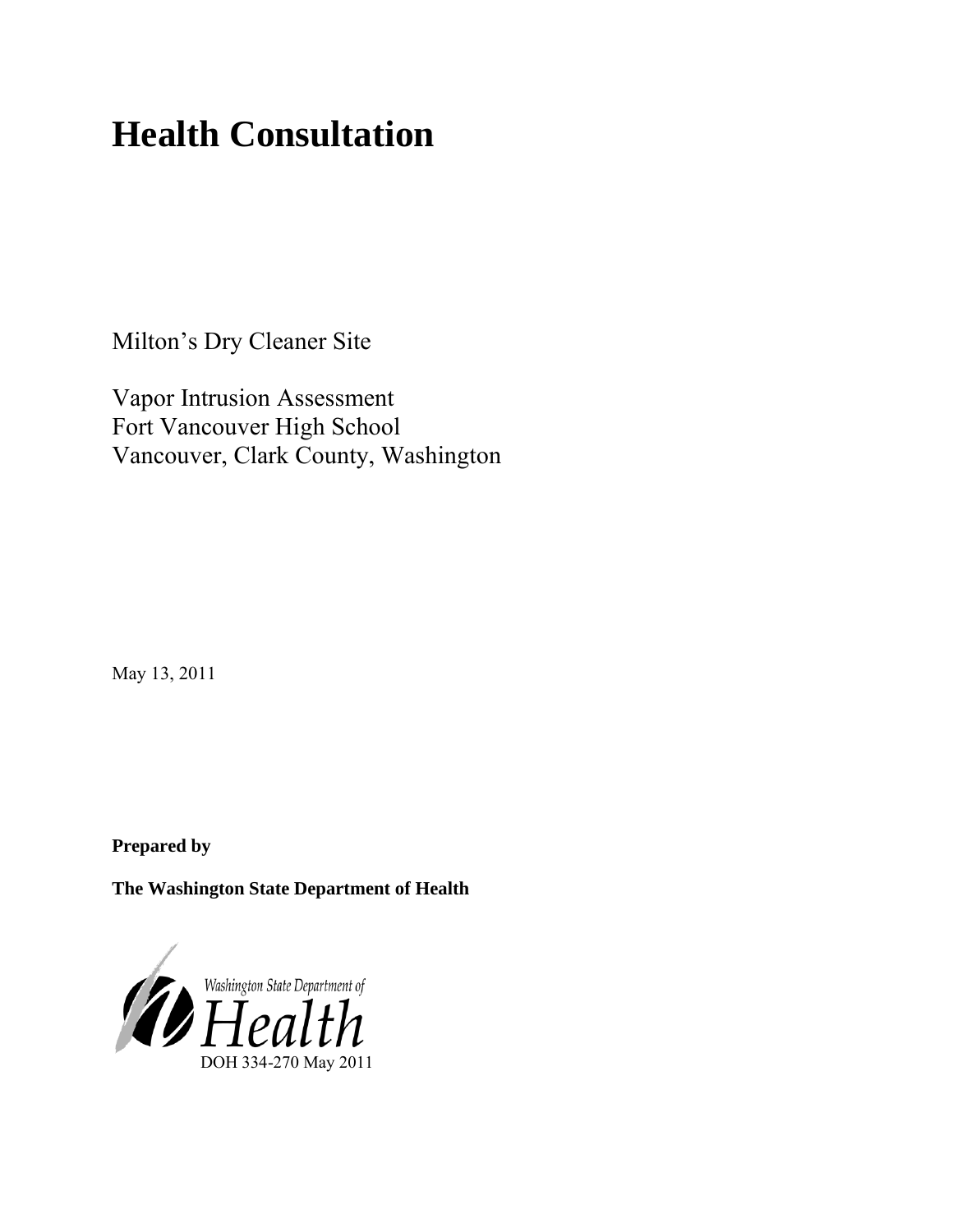## **Foreword**

The Washington State Department of Health (DOH) has prepared this health consultation in accordance with methodologies and guidelines developed by the Agency for Toxic Substances and Disease Registry (ATSDR). ATSDR is part of the U.S. Department of Health and Human Services and is the principal federal public health agency responsible for health issues related to hazardous waste sites and releases.

The purpose of this health consultation is to identify and prevent harmful human health effects resulting from exposure to hazardous substances in the environment. Health consultations focus on specific health issues so that DOH can respond to requests from concerned residents or agencies for health information on hazardous substances. DOH evaluates sampling data collected from a hazardous waste site, determines whether exposures have occurred or could occur, reports any potential harmful effects, and recommends actions to protect public health. The findings in this report are relevant to conditions at the site during the time of this health consultation and should not necessarily be relied upon if site conditions or land use changes in the future.

This report was supported by funds from a cooperative agreement with ATSDR. However, it has not been reviewed and cleared by ATSDR.

For additional information or questions regarding DOH or the contents of this health consultation, please call the health advisor who prepared this document:

Barbara Trejo Washington State Department of Health Office of Environmental Health, Safety, and Toxicology P.O. Box 47846 Olympia, WA 98504-7846 360-236-3373 1-877-485-7316 Website: <http://www.doh.wa.gov/consults>

For people with disabilities, this document is available on request in other formats. To submit a request, please call 1-800-525-0127 (TTY/TDD call 711).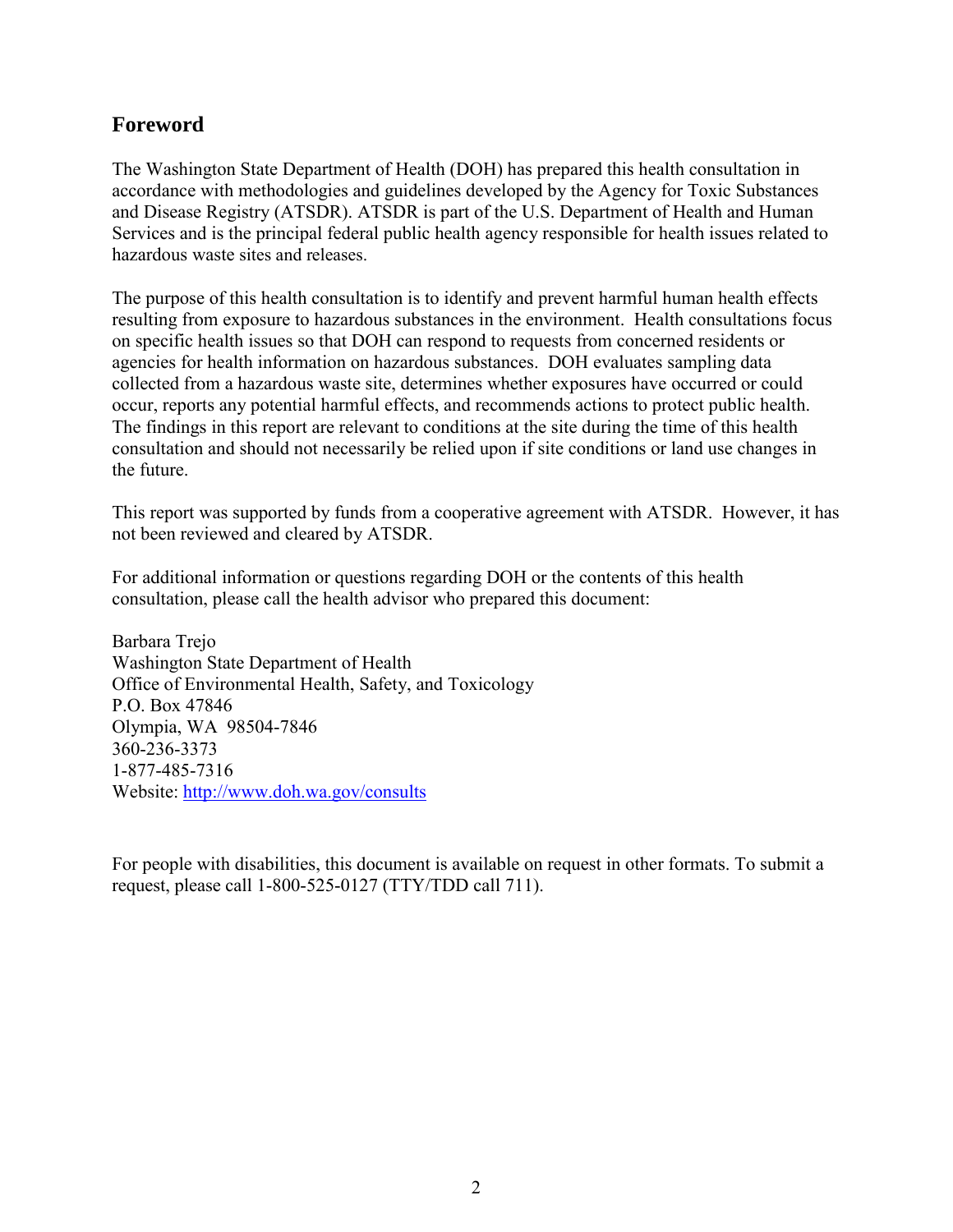## **SUMMARY**

| <b>INTRODUCTION</b>       | The Washington State Department of Health (DOH) conducted this<br>health consultation at the request of the Washington State Department<br>of Ecology (Ecology). The focus of this health consultation is the<br>potential indoor air health threat posed by evaporating chlorinated<br>solvents (e.g., tetrachloroethylene (also known as PCE) and<br>trichloroethylene (commonly called TCE)) found in soil gas below<br>Fort Vancouver High School. The source of the solvents may be the<br>former Milton's Dry Cleaner property located approximately 3,500<br>feet northeast of the high school. Solvents in soil gas can travel<br>through the soil and enter overlying buildings through cracks or other<br>openings in the foundation. This is known as vapor intrusion. In<br>communities where vapor intrusion is an issue, DOH works to ensure<br>that the community has the best information possible about the<br>potential health threat posed by these sites. |
|---------------------------|-------------------------------------------------------------------------------------------------------------------------------------------------------------------------------------------------------------------------------------------------------------------------------------------------------------------------------------------------------------------------------------------------------------------------------------------------------------------------------------------------------------------------------------------------------------------------------------------------------------------------------------------------------------------------------------------------------------------------------------------------------------------------------------------------------------------------------------------------------------------------------------------------------------------------------------------------------------------------------|
| <b>CONCLUSION 1</b>       | DOH concludes that the solvent contaminated soil gas found below<br>the Fort Vancouver High School complex does not appear to pose a<br>current indoor air health threat to students, teachers, or staff.                                                                                                                                                                                                                                                                                                                                                                                                                                                                                                                                                                                                                                                                                                                                                                     |
| <b>BASIS FOR DECISION</b> | There is no clear evidence that the solvents found in the soil gas<br>below the school complex are moving up through the foundation and<br>entering indoor air.                                                                                                                                                                                                                                                                                                                                                                                                                                                                                                                                                                                                                                                                                                                                                                                                               |
| <b>CONCLUSION 2</b>       | DOH concludes that contaminated soil gas could pose an indoor air<br>health threat in the future if the existing slab penetrations are not<br>sealed, the building is not under positive pressure relative to sub-slab<br>air pressure, or if new construction or remodeling occurs at the high<br>school complex and steps are not taken to address the vapor intrusion<br>pathway.                                                                                                                                                                                                                                                                                                                                                                                                                                                                                                                                                                                          |
| <b>BASIS FOR DECISION</b> | Buildings located in areas where contaminated soil gas exists may be<br>at risk for vapor intrusion if steps are not taken to cut off the pathway.                                                                                                                                                                                                                                                                                                                                                                                                                                                                                                                                                                                                                                                                                                                                                                                                                            |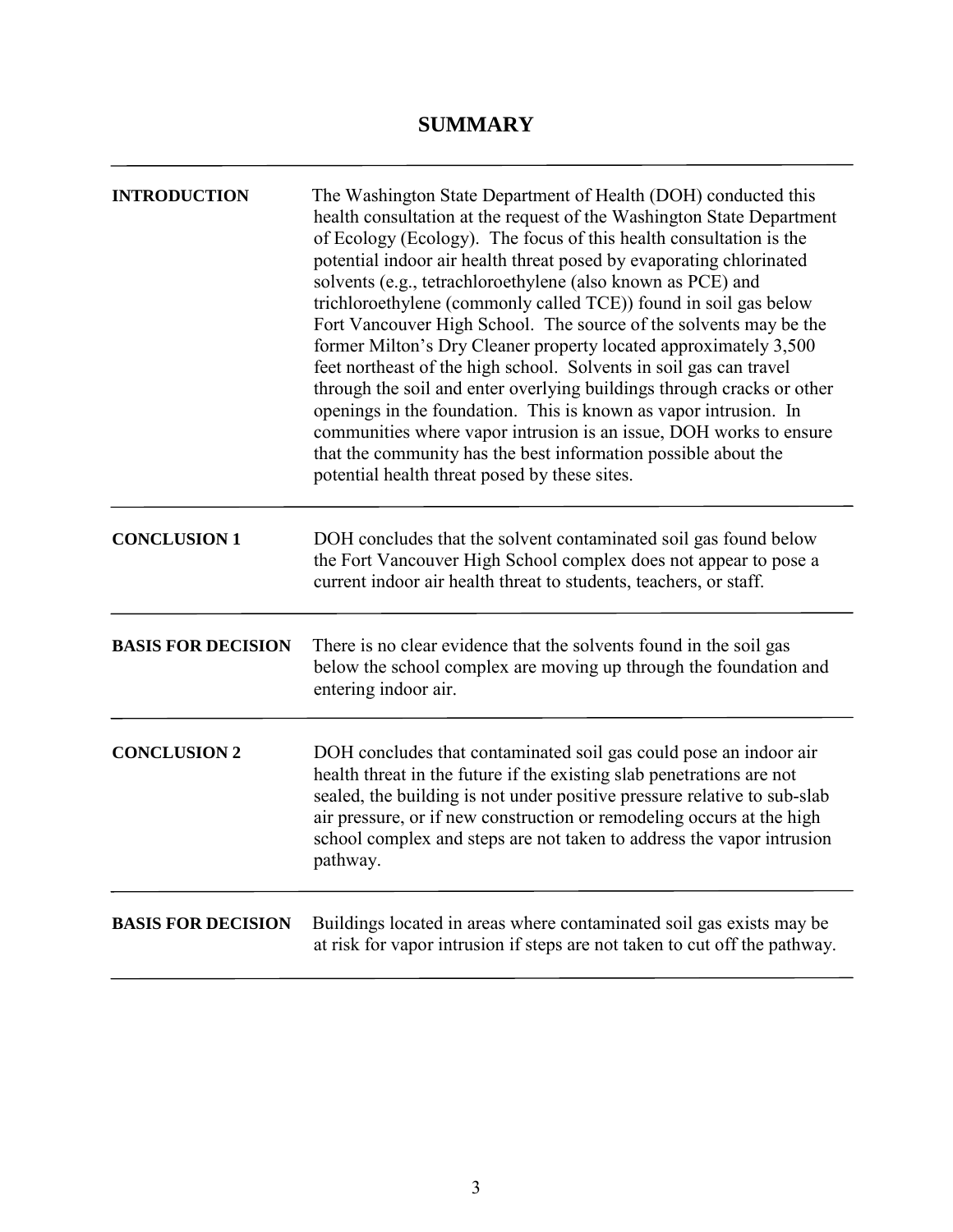| <b>NEXT STEPS</b>                     | • Ecology is working with the former owners and operators of the<br>Milton's Dry Cleaner site and the Vancouver School District to<br>ensure that the health department's recommendations are followed:<br>The pressure inside and below the building will be<br>monitored at an appropriate frequency to ensure that the<br>high school complex is consistently under positive pressure<br>relative to sub-slab air pressure. If the pressure inside the<br>school becomes negative relative to sub-slab air pressure,<br>steps will be taken to return it to positive pressure.<br>Steps will be taken to seal slab penetrations in the high<br>school complex.<br>Soil gas testing below the school will continue bi-annually<br>to ensure that the solvent levels are not increasing and<br>posing a future indoor air health threat. If the levels<br>increase significantly, indoor air will be retested.<br>If new construction or remodeling occurs at the high school<br>$\overline{\phantom{0}}$<br>complex in the future, steps will be taken to address the<br>vapor intrusion pathway if it continues to be a pathway of<br>concern.<br>• DOH and Clark County Public Health are available to assist the<br>school or school district with chemical storage practices, if needed.<br>• DOH will provide copies of this health consultation report to<br>Ecology, Clark County Health, Vancouver School District, the<br>potentially liable parties for the Milton's Dry Cleaner's site, and the<br>public.<br>• DOH will post this health consultation report on its web site to make<br>it available to the general public.<br>• DOH will review future investigation plans and reports if requested<br>by Ecology or the Vancouver School District. |
|---------------------------------------|--------------------------------------------------------------------------------------------------------------------------------------------------------------------------------------------------------------------------------------------------------------------------------------------------------------------------------------------------------------------------------------------------------------------------------------------------------------------------------------------------------------------------------------------------------------------------------------------------------------------------------------------------------------------------------------------------------------------------------------------------------------------------------------------------------------------------------------------------------------------------------------------------------------------------------------------------------------------------------------------------------------------------------------------------------------------------------------------------------------------------------------------------------------------------------------------------------------------------------------------------------------------------------------------------------------------------------------------------------------------------------------------------------------------------------------------------------------------------------------------------------------------------------------------------------------------------------------------------------------------------------------------------------------------------------------------------------------------------------------------------------------------|
| <b>FOR MORE</b><br><b>INFORMATION</b> | If you have concerns about your health as related to this site,<br>please contact Barbara Trejo, Washington State Department of Health,<br>at 1-877-486-7316.                                                                                                                                                                                                                                                                                                                                                                                                                                                                                                                                                                                                                                                                                                                                                                                                                                                                                                                                                                                                                                                                                                                                                                                                                                                                                                                                                                                                                                                                                                                                                                                                      |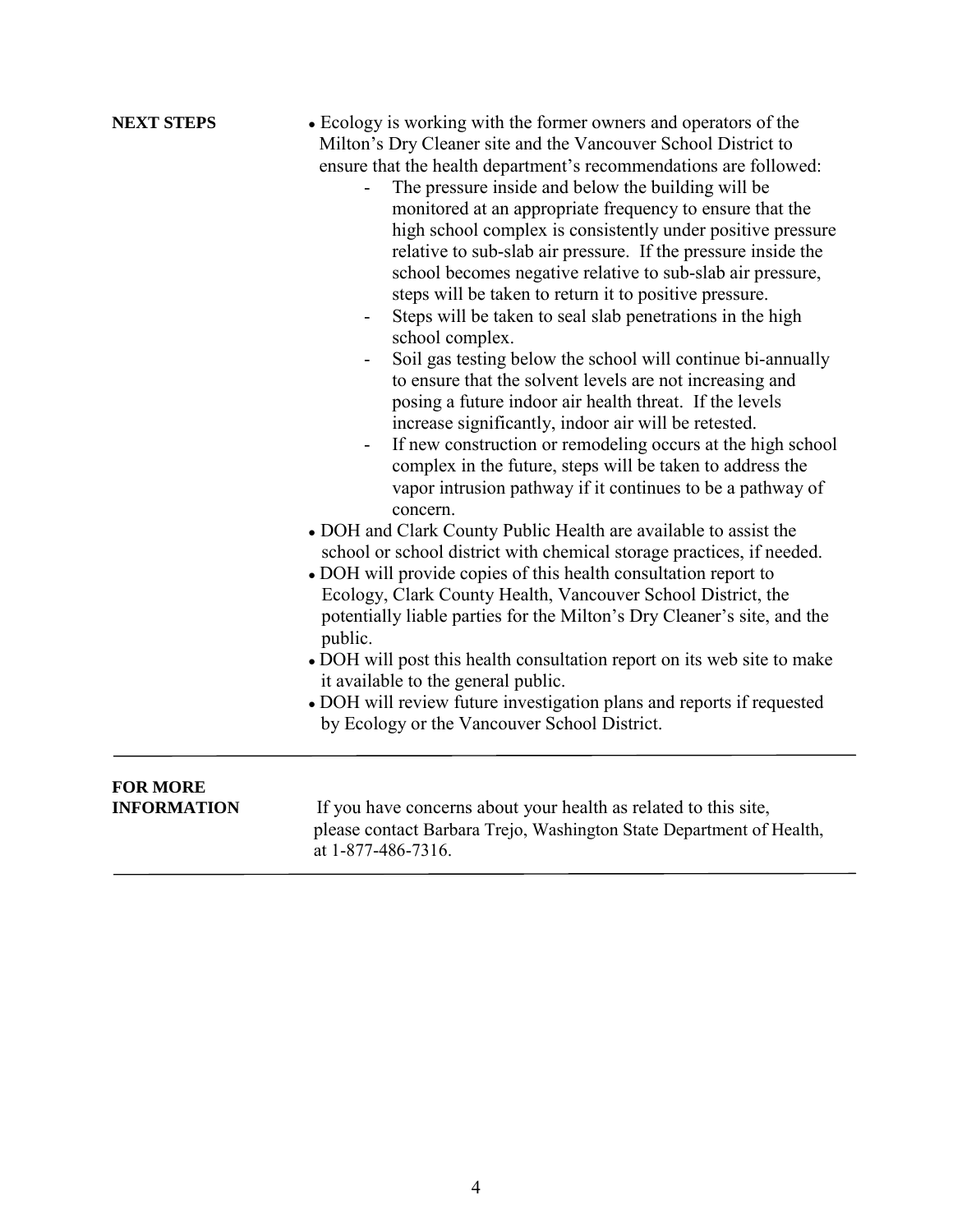# **Glossary**

| Acute                                                                                  | Occurring over a short time [compare with chronic].                                                                                                                                                                                                                                              |
|----------------------------------------------------------------------------------------|--------------------------------------------------------------------------------------------------------------------------------------------------------------------------------------------------------------------------------------------------------------------------------------------------|
| <b>Agency for Toxic</b><br><b>Substances and</b><br><b>Disease Registry</b><br>(ATSDR) | The principal federal public health agency involved with hazardous waste issues,<br>responsible for preventing or reducing the harmful effects of exposure to<br>hazardous substances on human health and quality of life. ATSDR is part of the<br>U.S. Department of Health and Human Services. |
| <b>Chronic</b>                                                                         | Occurring over a long time (more than 1 year) [compare with <b>acute</b> ].                                                                                                                                                                                                                      |
| Contaminant                                                                            | A substance that is either present in an environment where it does not belong or<br>is present at levels that might cause harmful (adverse) health effects.                                                                                                                                      |
| <b>Dermal Contact</b>                                                                  | Contact with (touching) the skin (see route of exposure).                                                                                                                                                                                                                                        |
| <b>Exposure</b>                                                                        | Contact with a substance by swallowing, breathing, or touching the skin or eyes.<br>Exposure may be short-term [acute exposure], of intermediate duration, or long-<br>term [chronic exposure].                                                                                                  |
| Groundwater                                                                            | Water beneath the earth's surface in the spaces between soil particles and<br>between rock surfaces [compare with surface water].                                                                                                                                                                |
| <b>Hazardous</b><br><b>Substance</b>                                                   | Any material that poses a threat to public health and/or the environment. Typical<br>hazardous substances are materials that are toxic, corrosive, ignitable, explosive,<br>or chemically reactive.                                                                                              |
| <b>Inhalation</b>                                                                      | The act of breathing. A hazardous substance can enter the body this way [see<br>route of exposure].                                                                                                                                                                                              |
| <b>Model Toxics</b><br><b>Control Act (MTCA)</b>                                       | The hazardous waste cleanup law for Washington State.                                                                                                                                                                                                                                            |
| Organic                                                                                | Compounds composed of carbon, including materials such as solvents, oils, and<br>pesticides that are not easily dissolved in water.                                                                                                                                                              |
| <b>Remedial</b><br>Investigation                                                       | The process of determining the type and extent of hazardous material<br>contamination at a site.                                                                                                                                                                                                 |
| <b>Route of Exposure</b>                                                               | The way people come into contact with a hazardous substance. Three routes of<br>exposure are breathing [inhalation], eating or drinking [ingestion], or contact<br>with the skin [dermal contact].                                                                                               |
| <b>Volatile Organic</b><br>Compound (VOC)                                              | Organic compounds that evaporate readily into the air. VOCs include substances<br>such as benzene, toluene, methylene chloride, and methyl chloroform.                                                                                                                                           |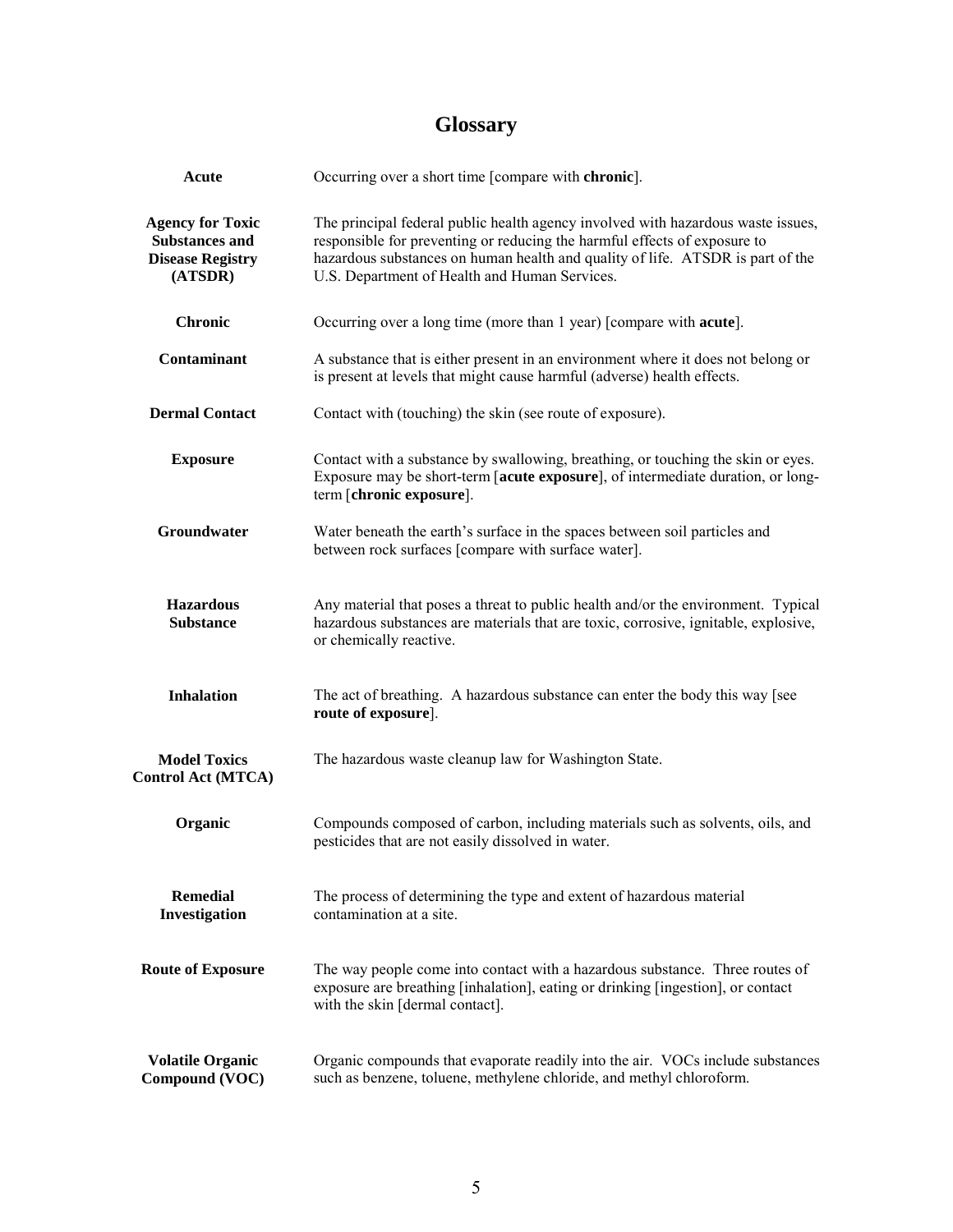## **Purpose and Statement of Issues**

The Washington State Department of Health (DOH) has prepared this health consultation at the request of the Washington State Department of Ecology (Ecology). The purpose of this health consultation is to address whether the levels of the chlorinated solvent tetrachloroethylene (a dry cleaning chemical, commonly known as PCE) and some of its breakdown products (e.g., trichloroethylene (TCE)) found in soil gas below the Fort Vancouver High School pose an indoor air health threat to students, teachers, and staff. Solvents in soil gas can travel through the soil and enter overlying buildings through cracks or other openings in the foundation. This is known as vapor intrusion.

The high school is located at 5700 East  $18<sup>th</sup>$  Street in Vancouver, Clark County, Washington (Figure 1). It is hydraulically downgradient of the Milton's Dry Cleaner (Milton's) site where PCE was released to soil and groundwater in the past. Milton's is located at 6721 East Fourth Plain Boulevard, approximately 3,500 feet northeast of the high school.

## **Background**

The Fort Vancouver High School is part of the Vancouver School District. It is an approximately 210,000 square foot, predominantly one-story, slab-on-grade complex (Figure 2). Approximately 1,500 students (grades 9 to 12) and 150 faculty and staff occupy the school during the school year.(1)

School hours are weekdays from 7:30 a.m. to 2:05 p.m. After school programs also use the high school complex during late afternoon and early evening hours. It is reported that maximum occupancy occurs during the approximately 7-hour school day and decreases to about 15 to 25 percent occupancy for an additional 4 to 6 hours during after school programs. The duration of the current school year is 180 days. Additionally, an approximately 15-day summer school program (typically in July) operates at the high school from 8:30 a.m. to 8:00 p.m. for a limited number of students and staff.(2)

The original high school building was constructed in 1970. The building footprint, at that time, covered approximately 190,000 square feet. A building renovation and classroom expansion project occurred in the late 1990s, which added approximately 30,000 square feet of new classroom space (Figure 1).(2)

Both the old and new sections of the high school are constructed on a concrete slab-on-grade foundation system. The concrete slab in the newer addition areas is reportedly about 4 inches thick and overlies a minimum of 6 inches of compacted granular fill, and a vapor barrier with an underlying sand bed. The concrete slab thickness in the older part of the school has not been reported. However, it is suspected that the older portion of the building likely does not have a vapor barrier as it was not required by the building code at the time of construction. Although the building does not have a basement, the sub-grade for the lower level of the gymnasium is approximately four feet below ground surface (bgs). An elevator system is located in the gym  $area(2)$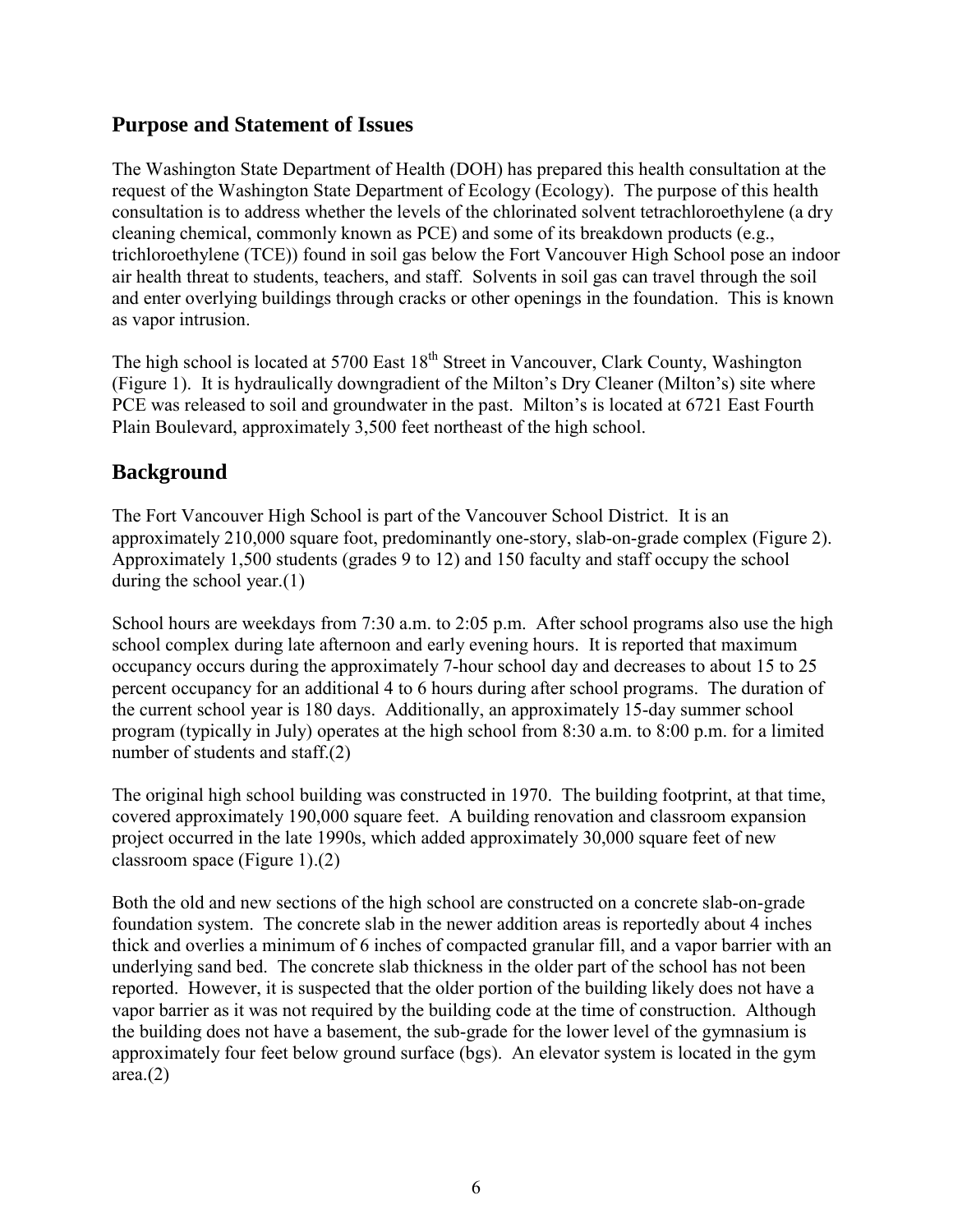#### *Geology/Hydrogeology*

Borings drilled just north of the high school building in August 2008 suggest that the high school complex is underlain by a 4 to 6-foot layer of silty sand to sandy silt. This upper soil layer is reportedly underlain by silty sand, silty gravel, and a gravelly sand unit. The thickness of this unit is unknown. However, it was observed to 20 feet, which was the maximum depth of the borings advanced during the investigation. Shallow groundwater in the vicinity of the high school during that drilling was approximately 13.5 to 17.5 feet bgs.(2)

## **Environmental Investigations**

## *August 2008 Groundwater and Soil Gas Investigation*

PCE was reportedly found in shallow groundwater below the northeast portion of the high school property during the 2008 investigation (maximum concentration of 2.3 micrograms per liter  $(\mu g/I)$ ; no TCE was reportedly detected.(1) During that same investigation, PCE, TCE, and low levels of some PCE breakdown products (e.g., 1,1-dichloroethene (1,1-DCE)) were detected at 5 feet bgs in soil gas just north of the high school complex. The highest levels of PCE (15 micrograms per cubic meter ( $\mu$ g/m<sup>3</sup>)) and TCE (12.9  $\mu$ g/m<sup>3</sup>) were found near the northwest corner of the complex. PCE, TCE, and low levels of other PCE breakdown products were also found in soil g[a](#page-6-0)s immediately east of the Vancouver School District Maintenance Building (1.3J<sup>a</sup>)  $\mu$ g/m<sup>3</sup> PCE and 9  $\mu$ g/m<sup>3</sup> TCE) and the high school tennis courts (0.7J  $\mu$ g/m<sup>3</sup> PCE and 8.5 $\mu$ g/m<sup>3</sup> TCE). (3) The maintenance building and tennis courts are located northwest and west/southwest of the high school complex, respectively. These soil gas findings suggested that an indoor air threat might exist at the high school.

## *March 2010 Building Survey*

In preparation for upcoming indoor air testing at the high school complex, a comprehensive building survey was conducted in March 2010 to determine whether any products that might contain PCE or its breakdown products were being stored in the complex. Several thousand consumer and school products containing volatile organic compounds (VOCs) were found during the survey. However, only three products were reportedly labeled as containing chlorinated solvents. These three products were removed from the school approximately two weeks before the sampling. It is important to note, however, that some of the products stored in the school were not labeled or were unavailable for inspection (e.g., located in locked cabinets), so it is possible that other products containing chlorinated solvents may have been in the school during indoor air sampling.(1)

## *March and April 2010 Indoor and Outdoor Barometric Pressure Testing*

To better understand whether the soil gas below the high school posed an indoor air threat, a limited barometric pressure study was undertaken inside and outside the building in March and April 2010 to determine the pressure gradient between the school and outside air. The study confirmed the Vancouver School District's report that the high school complex is generally

<span id="page-6-0"></span><sup>&</sup>lt;sup>a</sup> J - indicates the chemical was positively identified but is only an approximate value. J-qualified results typically occur when chemicals are detected between the laboratory method detection limit and the reporting limit.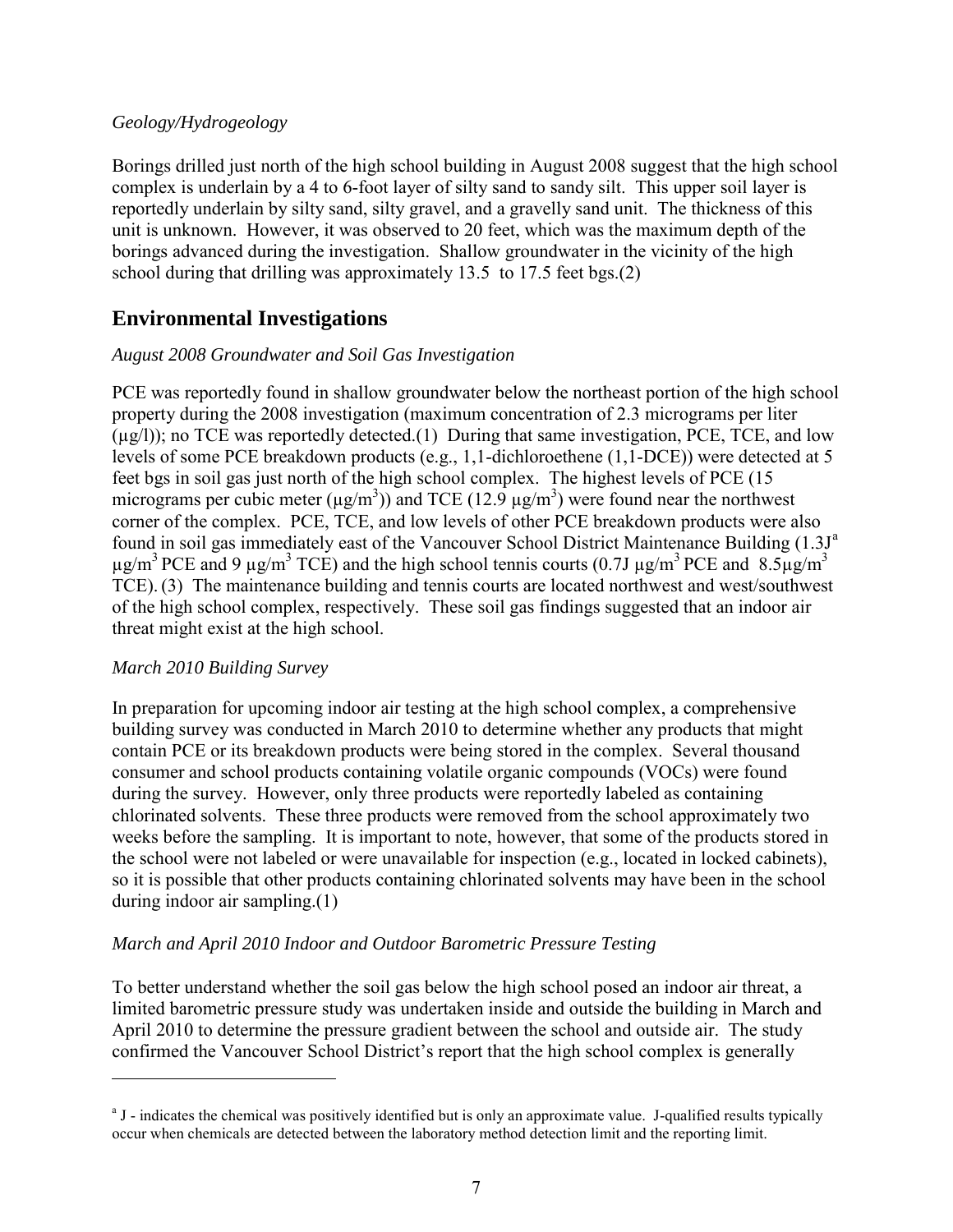under a positive, although small, pressure because of the operation of the heating, ventilation, and air conditioning (HVAC) system.(1) This means that air would be flowing from inside the building to the outside and suggests that soil gas below the building would be unlikely to enter the building. However, because the pressure gradient was very small, some obvious openings in the floor slab were found, and only a limited pressure gradient study was conducted, Ecology requested that Milton's Dry Cleaner collect and analyze sub-slab soil gas samples as well as indoor and outdoor air samples for PCE and its breakdown products.

#### *April 18, 2010, Sub-Slab Soil Gas, Outdoor Air, and Indoor Air Testing*

On April 18, 2010, samples were collected and tested for PCE and its breakdown products. Samples collected included soil gas at four sub-slab locations, indoor air from ten rooms, three outdoor air samples near the school, and two air samples collected near air intake vents on the high school rooftop. Quality assurance and quality control criteria were met and the results were considered valid as reported.(1)

#### Soil Gas

Four soil gas samples were collected below the floor slab of the high school complex (Figure 2). Three samples were collected below the slab in the western half of the complex (below Rooms 268, 370, and 439). The fourth sample was collected below the slab in the northeast quadrant of the high school (below Room 506). The samples were collected for about six minutes in Summa canisters and analyzed for PCE and nine breakdown products, including TCE, using the TO-15 analytical method. The results, which are higher than those found in soil gas just north of the high school complex at 5 feet [b](#page-7-0)gs in August 2008, are summarized in Table 1.<sup>b</sup>

PCE and TCE were the predominantly detected chemicals found in soil gas below the slab. However, reporting limits for the remaining PCE breakdown products were slightly elevated for three of the four samples so it is possible that low levels of other PCE breakdown products might exist in the soil gas.

PCE levels in soil gas ranged from 4.76J to 94.5  $\mu$ g/m<sup>3</sup>; TCE levels ranged from 1.53 to 365  $\mu$ g/m<sup>3</sup>. The highest levels were found below the slab in the western portion of the complex. The highest PCE level (94.5  $\mu$ g/m<sup>3</sup>) was found in soil gas below Room 268, which is a janitor's closet located in the southwest quadrant of the building next to Room 208. Soil gas below Room 268 also contained 176  $\mu$ g/m<sup>3</sup> TCE and is the only location where low levels of the remaining tested breakdown products were found. The highest TCE level  $(365.5 \,\mu g/m^3)$  was found in soil gas below Room 439, which is a welding shop located in the northern portion of the northwest quadrant of the high school complex. The soil gas at that location also contained 82.1  $\mu$ g/m<sup>3</sup>  $PCE.(1)$ 

<span id="page-7-0"></span> $\overline{b}$  This is not surprising because research has shown the contaminant levels in soil gas below buildings can be an order of magnitude or more higher than levels found adjacent to buildings.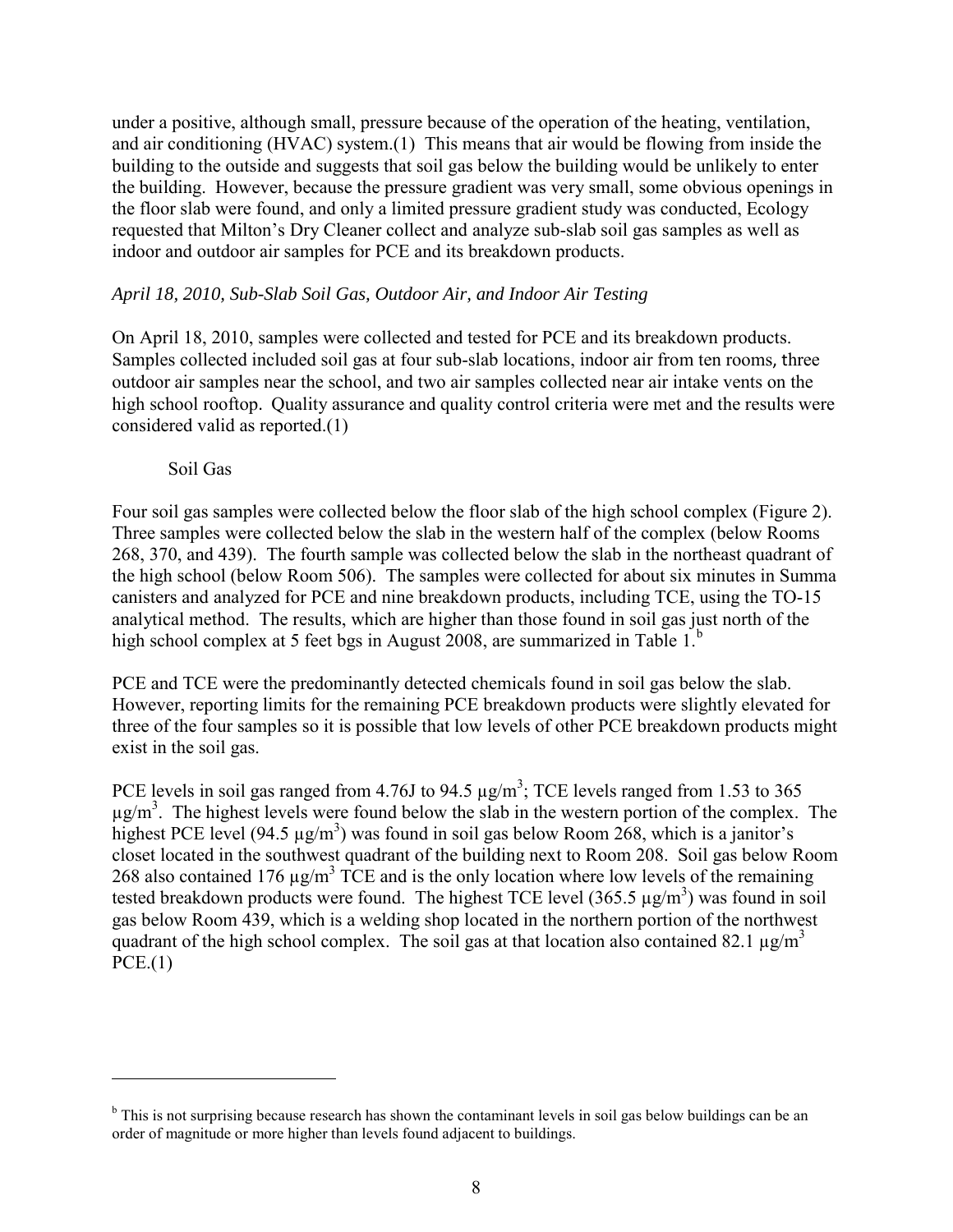#### Indoor Air

Indoor air from ten rooms was also tested for PCE and its breakdown products (Figure 2). The ten rooms included: 120, 245, 370, 390, 412, 437, 509, 600, 770, and near the elevator. The indoor air samples were collected in Summa canisters for approximately 8 hours (between 7:30 a.m. and 4:30 p.m.) and analyzed for PCE and nine breakdown products, including TCE, using the TO-15 analytical method. Six of the tested rooms had no visible evidence of slab penetrations such as areas where utility pipes enter the building. Indoor air samples were collected from the breathing space height at these locations. Four of the ten tested rooms had slab penetrations. The indoor air samples at those locations were collected at floor level or two feet above the floor. Table 2 provides details about the indoor air testing locations. Table 3 summarizes the indoor air results.(1)

PCE in indoor air ranged from 0.121J to 0.274 ug/m<sup>3</sup>. The highest indoor air level of PCE (0.274 ug/m<sup>3</sup>) was found in Room 245 (Media Center). TCE in indoor air ranged from 0.0302 to 1.33 ug/m<sup>3</sup> with the highest indoor level found in Room 370 (Ceramics). These two rooms also contained low levels of 1,1,1-trichloroethane (1,1,1-TCA) and 1,2- dichloroethane (1,2-DCA).(1)

#### Outdoor Air

Outdoor air was tested at four locations for approximately 8 hours using Summa canisters (Figure 2). An additional outdoor air sample was collected in the breathing space near the school, but because of problems with the canister (the regulator reportedly failed), the sample was collected instantaneously. Two outdoor air samples were collected near intake vents on the roof. One was located near an intake vent above the Cafeteria Commons (Roof 1); the other was located near an intake vent above the Auditorium (Roof 2). The third outdoor air sample was collected southeast of the school complex; the fourth was collected north of the west driveway entrance. The third and fourth samples were collected three feet above the ground surface although they were intended to be collected in the breathing space. The non-roof samples do not represent upwind conditions throughout the testing.(1) Like indoor air samples, the outdoor air samples were analyzed for PCE and nine breakdown products, including TCE, using the TO-15 analytical method.

The four outdoor air sample results are summarized in Table 4. PCE ranged from 0.0952 to 0.161  $\mu$ g/m<sup>3</sup>; TCE ranged from 0.0292 to 0.0781  $\mu$ g/m<sup>3</sup>. Low levels of a few other PCE breakdown products were also detected (1,1 DCE; 1,1,1 TCA; and chloroethane).

## **Community Health Concerns**

Ecology contacted Vancouver Public Schools with concerns that contaminated soil gas below the school could possibly pose an indoor air health threat. The school district immediately approved access to the school so appropriate testing could be conducted.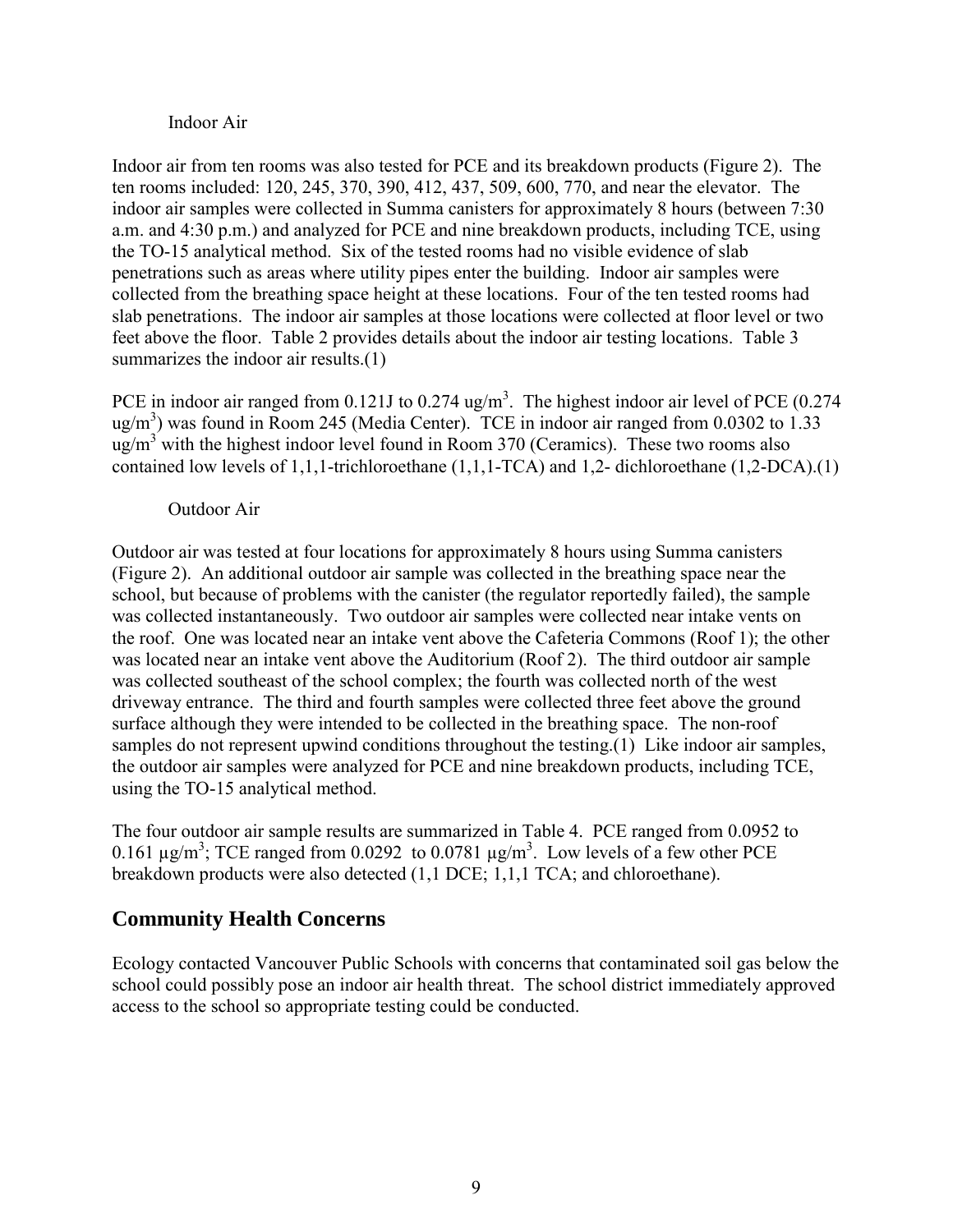## **Discussion**

When a building is underlain by volatile contaminants like PCE and TCE, the building's foundation can act as a barrier to the upward migration of contaminants if it is intact. Contaminants will then tend to accumulate below the building. However, if there are cracks or other openings in the foundation, the contaminants may migrate into indoor air. This is known as vapor intrusion.

The vapor intrusion pathway is a complex exposure pathway that requires evaluating multiple lines of evidence when determining whether it is likely that the pathway is complete (i.e., people have or are likely to come in contact with site-related contaminants) and poses a possible indoor air health threat. Some of these lines of evidence include:

- Foundation characteristics (e.g., cracks, utility penetrations through the slab).
- Heating, ventilation, and air conditioning (HVAC) system operation.
- Product use (e.g., cleaning products, paints, and solvents).
- Soil gas, indoor air, and outdoor air data.

Available information about the Fort Vancouver High School indicates that the school complex is underlain by a concrete slab. The slab, however, has some visible openings (e.g., utility penetrations, exposed soil in the rally room in the gymnasium) that could allow vapors to enter indoor air. However, based on information provided by the school about the HVAC system and barometric pressure testing results obtained prior to and during the indoor and outdoor air testing, it appears that the building is generally under a low positive pressure relative to outdoor air. This suggests that, although there are some openings in the slab, soil gas contaminants, like the PCE and TCE found during the April 2010 vapor investigation, would be unlikely to enter indoor air at the school complex because of pressure differences (i.e., air would flow from high (inside) pressure to low (outside) pressure). However, it should be noted that outdoor air and sub-slab pressures can differ.(4) Assuming that outdoor air and sub-slab pressures are the same, if vapors did occasionally enter the high school complex during a short temporary pressure reversal, it is likely that they would quickly mix with indoor air and be difficult to distinguish from typical urban indoor air, which can be affected by outside air as well as products used inside buildings (e.g., cleaning products, paints, solvents, and school supplies).

The presence of volatile chemicals like PCE and TCE in urban outdoor and indoor air has been well established. Therefore, it is important to consider this fact when evaluating whether the vapor intrusion pathway is a completed exposure pathway at a site. To evaluate whether solvent vapor might be entering the school complex, DOH compared indoor air contaminant levels found in the ten tested rooms to contaminant levels found in outdoor air collected near the intake vents on the roof and soil gas found below the nearest slab lo[c](#page-9-0)ation (Tables 5 through 9). $^{\circ}$ Rooms 120, 245, 370, 412, 509, and 600 contained no visible slab penetrations. Rooms 390, 437, 770, and the elevator had visible slab penetrations.

<span id="page-9-0"></span><sup>c</sup> DOH did not use the outdoor air results collected near the west driveway and at the southeast corner of the building because they were not collected in the breathing space and it appears that the samples were not consistently located upwind.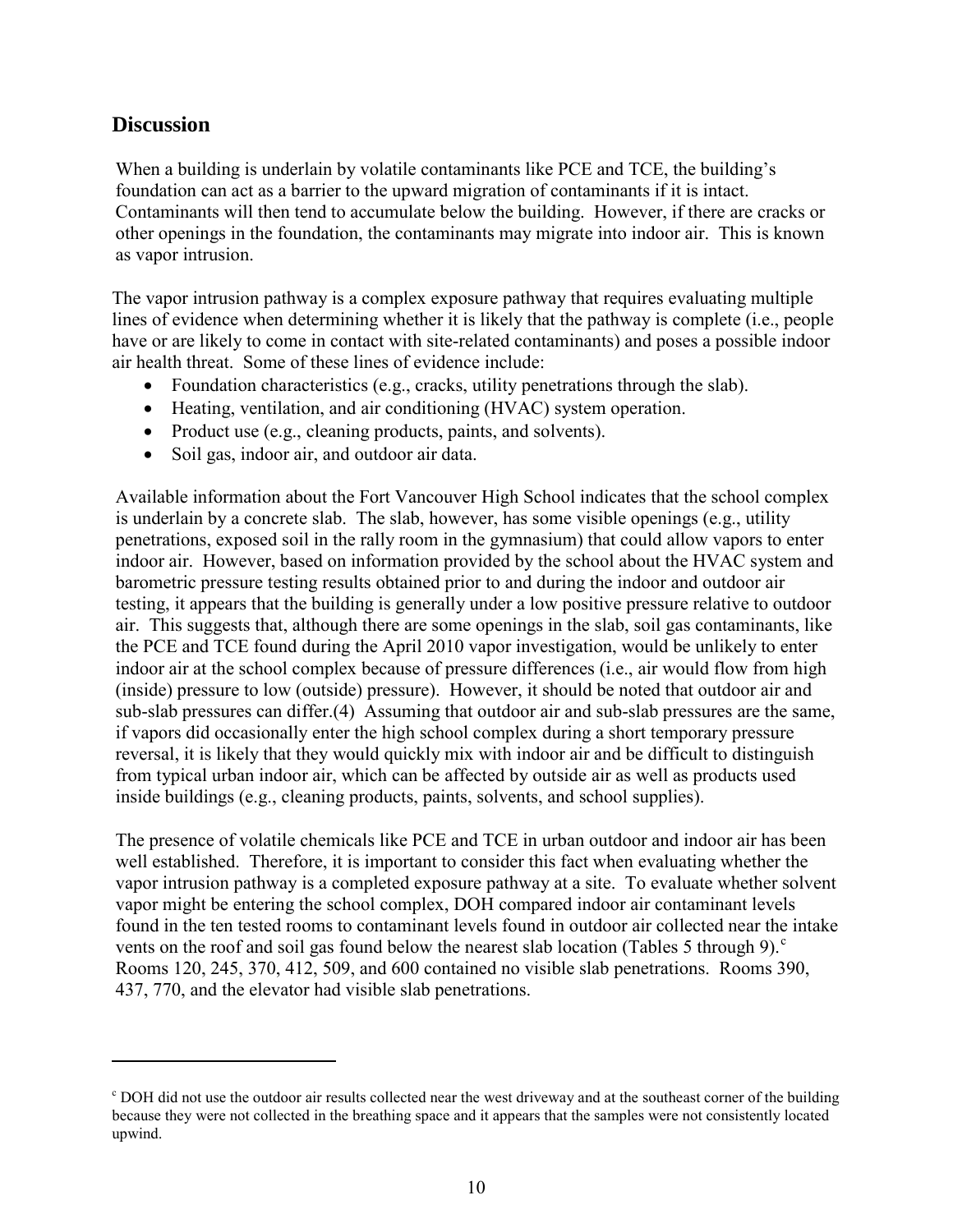It was found that PCE, TCE, and the levels of other breakdown products when detected below the slab were always greater than indoor air levels. This was expected. Indoor air PCE, TCE, and levels of the other breakdown products in the rooms with and without slab penetrations were greater than outdoor air levels with a few exceptions (Table 10). This was also expected because products containing or potentially containing volatile chemicals were reported in all the tested rooms except rooms 600, 770, the elevator, and cafeteria. The remaining six tested rooms contained common office/school supplies and other chemical-containing products. Some of them, like Room 370 (Ceramics) and Room 437 (Metals and Machine Shop) had containers of paints and other volatile chemicals.(1) These products can release low levels of volatile chemicals into indoor air. Furniture and carpeting located throughout the school are also sources of volatile contaminants. The amount contributed by these sources, however, cannot be quantified.

Levels of PCE, TCE, and other breakdown products found in the rooms with visible slab penetrations were not significantly different than those found in rooms without penetrations. Additionally, rooms with the highest PCE  $(0.274 \text{ ug/m}^3 \text{ in Room 245}$  (Media Center)) and TCE levels  $(1.33 \text{ ug/m}^3)$  Room 370 (Ceramics) had no visible slab penetrations. Although these two rooms are in areas where the two contaminants were elevated in soil gas, the chemicals found in indoor air may be slightly elevated because of outdoor air and products used or stored in the rooms or the school. While it is possible a small amount could be coming from below the school, it does not seem likely because rooms with slab penetrations (e.g., Room 437 with PCE in soil gas at 82.1 ug/m<sup>3</sup> and the highest level of TCE found in soil gas  $(365 \text{ ug/m}^3)$  contain lower concentrations of these chemicals than Rooms 245 and 370.

The above findings suggest that the vapor intrusion pathway at the high school is not likely a current completed exposure pathway and therefore, does not pose an indoor air health threat to students, faculty, and staff. This may be a result of the HVAC system operation and the slab acting as a barrier to vapor migration. Although not likely a current exposure pathway, prudent public health steps should be taken to ensure that the vapor intrusion pathway does not pose a potential health threat in the future.

## **Children's Health Considerations**

Based on vapor intrusion test results, DOH does not expect that students are being exposed to contaminants found in the soil gas below the school. However, steps should be taken to prevent potential future exposures because children can be uniquely vulnerable to the hazardous effects of environmental contaminants, like solvents, when found in indoor air. When compared to adults, pound for pound of body weight, children breathe more air. This can lead to an increased exposure to contaminants. While young children appear to be the most vulnerable, scientists continue to explore vulnerabilities at all growth stages, including adolescence.

## **Conclusions**

1. DOH concludes that the solvent-contaminated soil gas found below the Fort Vancouver High School complex does not appear to pose a current indoor air health threat to students, teachers, or staff. There is no clear evidence that solvents found in the soil gas below the school complex are moving up through the foundation and entering indoor air.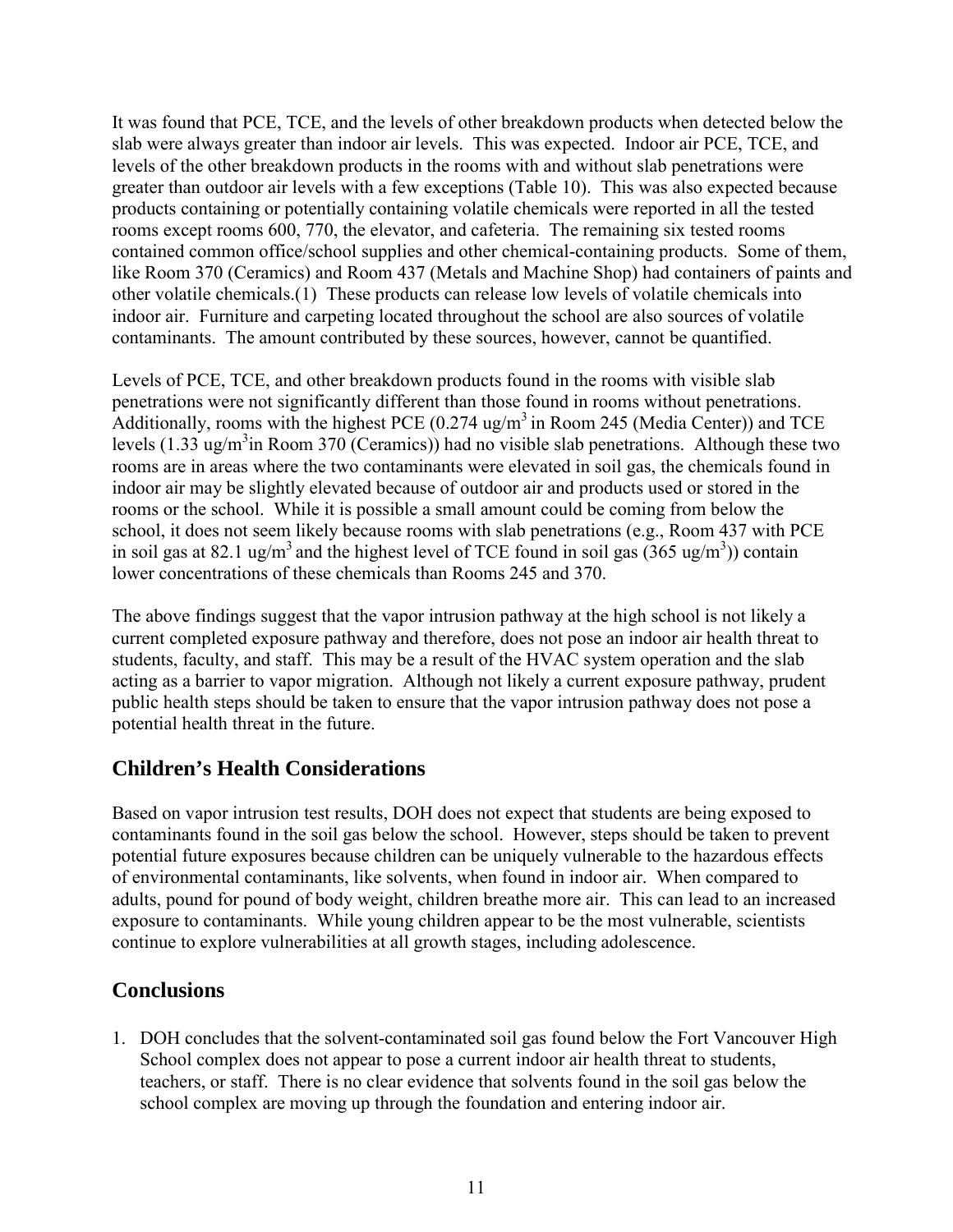2. DOH concludes that contaminated soil gas could pose an indoor air health threat in the future if the existing slab penetrations are not sealed, the building is not under positive pressure relative to sub-slab air pressure, or if new construction or remodeling occurs at the high school complex and steps are not taken to address the vapor intrusion pathway.

## **Recommendations**

- 1. The pressure inside and below the building should be monitored at an appropriate frequency to ensure that the high school complex is consistently under positive pressure relative to subslab air pressure. If the pressure inside the school becomes negative relative to sub-slab air pressure, steps should be taken to return it to positive pressure.
- 2. Steps should be taken to seal slab penetrations in the school complex.
- 3. If new construction or remodeling occurs at the high school complex in the future, steps should be taken to address the vapor intrusion pathway if it continues to be a potential pathway of concern.
- 4. Soil gas testing below the school should continue bi-annually to ensure that solvent levels are not increasing. If the levels increase significantly, indoor air should be retested.
- 5. Steps should be taken to store chemical-containing products in areas of the high school complex where they will not affect indoor air quality.

## **Public Health Action Plan**

- 1. Ecology is working with the former owners and operators of the Milton's Dry Cleaner site and the Vancouver School District to ensure that the health department's recommendations are followed:
	- The pressure inside and below the high school complex will be monitored at an appropriate frequency to ensure that the building consistently remains under positive pressure relative to sub-slab air pressure. If the high school complex pressure becomes negative relative to sub-slab air pressure, steps will be taken to return it to positive pressure.
	- Steps will be taken to seal slab penetrations in the high school complex.
	- If new construction or remodeling occurs at the high school complex in the future, steps will be taken to address the vapor intrusion pathway (e.g., installation of a soil vapor vacuum system) if it continues to be a potential pathway of concern.
	- Soil gas testing below the school will continue bi-annually to ensure that solvent levels are not increasing and posing a future indoor air health threat. If the levels increase significantly, indoor air will be retested.
- 2. DOH and Clark County Health Department are available to assist the school or school district with chemical storage practices, if needed.
- 3. DOH will provide copies of this health consultation report to Ecology, Clark County Health, Vancouver School District, the potentially liable parties for the Milton's Dry Cleaners' site and the public.
- 4. DOH will post this health consultation report on its web site to make it available to the general public.
- 5. DOH will review future investigation plans and reports if requested by Ecology or the Vancouver School District.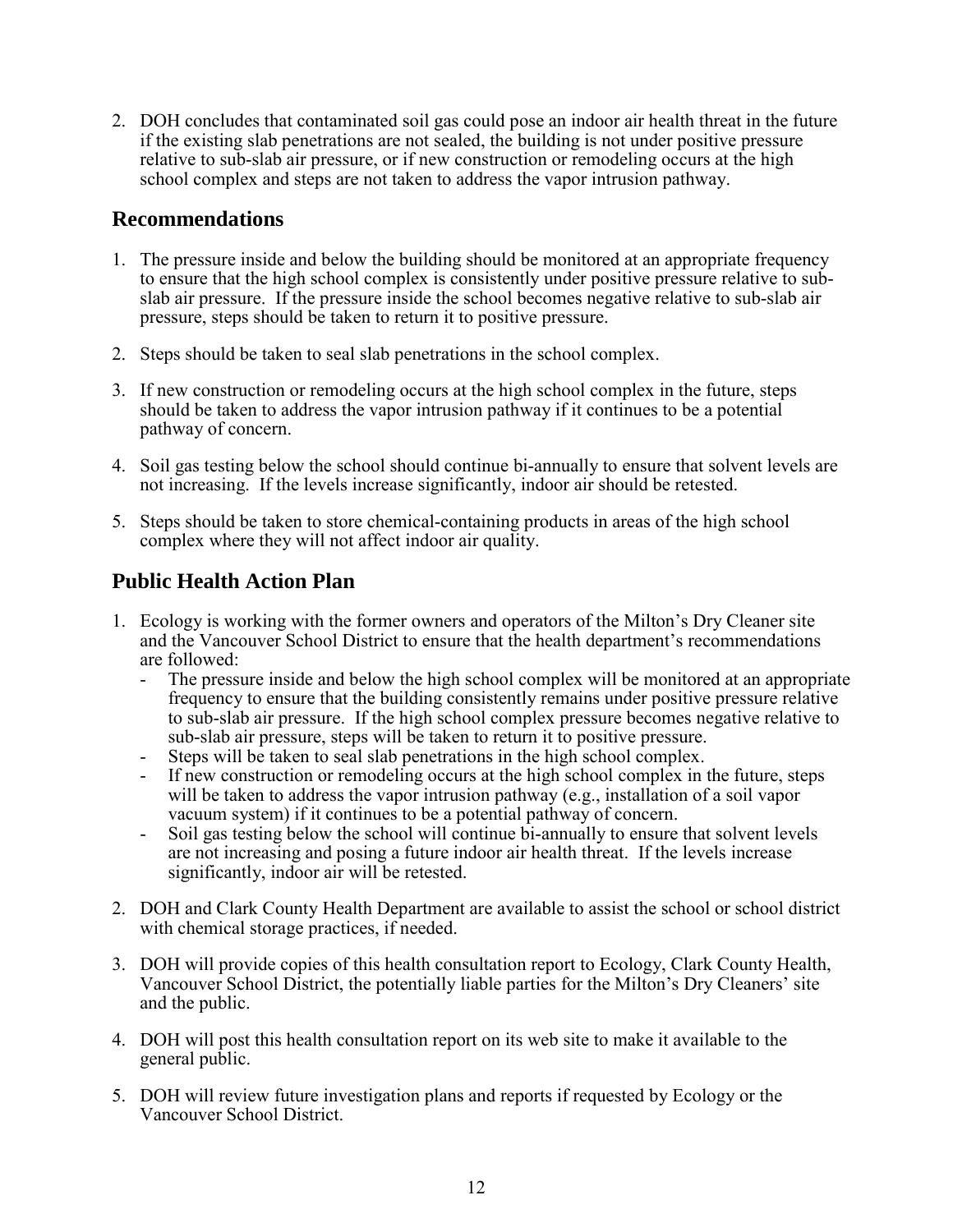Tables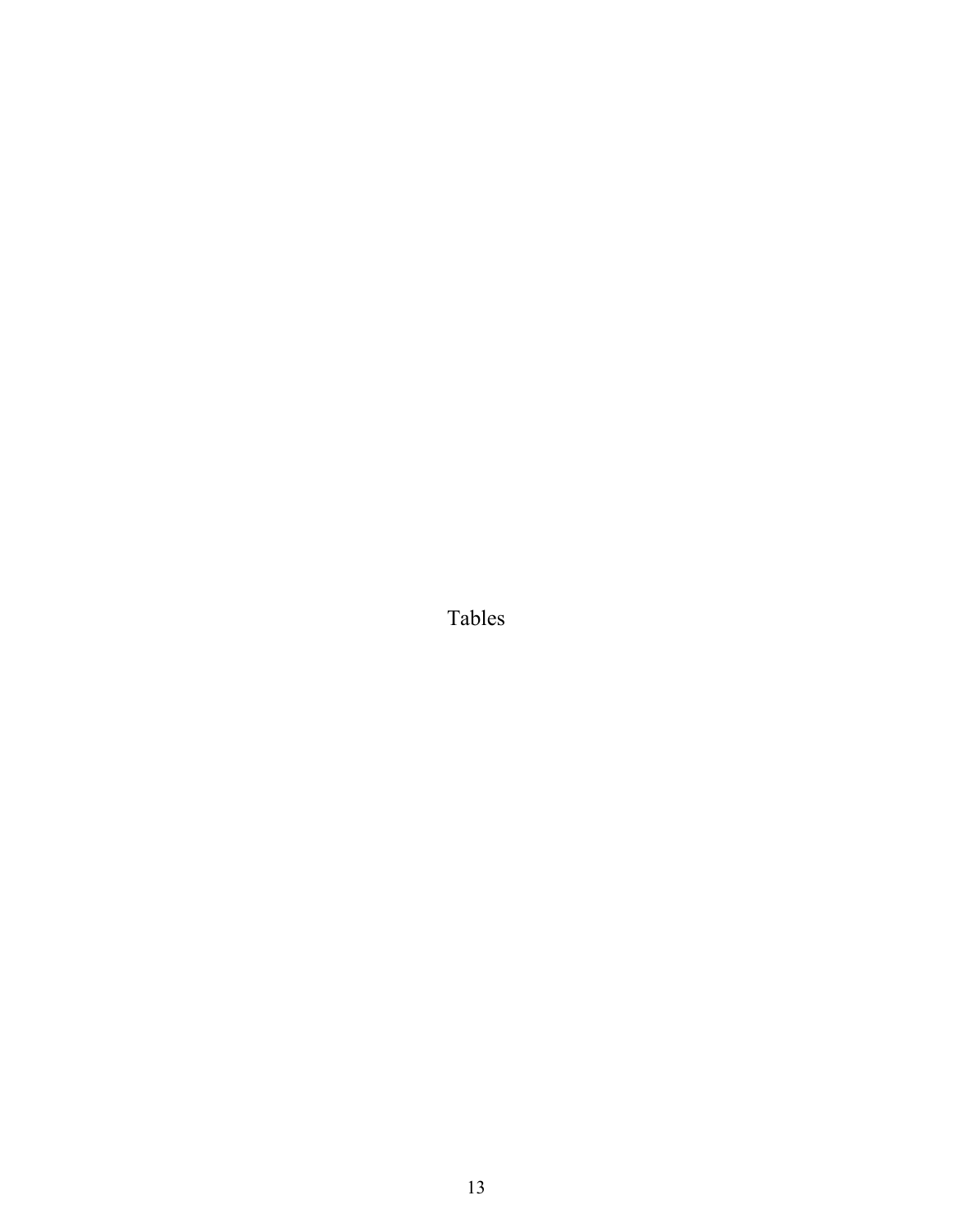| Sample Location | <b>Location Description</b> | Units     | <b>PCE</b> | <b>TCE</b> | 1,1 DCE | cis1,2<br><b>DCE</b> | trans1,2<br><b>DCE</b> |  |
|-----------------|-----------------------------|-----------|------------|------------|---------|----------------------|------------------------|--|
| Room 268        | Below janitor closet        | $\mu$ g/m | 94.5       | 176        | 0.968   | . 21                 | 0.686                  |  |
| Room 370        | Below ceramic arts          | $\mu$ g/m | 41.7       | 73.7       | 9.40    | 9.40                 | 9.40                   |  |
| Room 439        | Below welding shop          | $\mu$ g/m | 82.1       | 365        | 7.78    | 2.06                 | 7.78                   |  |
| Room 506        | Below electrical            | $\mu$ g/m | 4.76       | .53        | 7.74    | 7.74                 | 7.74                   |  |

|  | Table 1: Fort Vancouver High School – April 18, 2010, Sub-Slab Soil Gas Results ( $\mu$ g/m <sup>3</sup> ) |  |  |  |  |  |
|--|------------------------------------------------------------------------------------------------------------|--|--|--|--|--|
|  |                                                                                                            |  |  |  |  |  |
|  |                                                                                                            |  |  |  |  |  |
|  |                                                                                                            |  |  |  |  |  |
|  |                                                                                                            |  |  |  |  |  |

|                 |                             |                         |          | Vinyl |                     |   | 1,1        |  |         |   |              |              |
|-----------------|-----------------------------|-------------------------|----------|-------|---------------------|---|------------|--|---------|---|--------------|--------------|
| Sample Location | <b>Location Description</b> | Units                   | chloride |       | 1,1,1<br><b>TCA</b> |   | <b>DCA</b> |  | 1,2 DCA |   | Chloroethane |              |
| Room 268        | Below janitor closet        | $\mu$ g/m <sup>-1</sup> | 0.6760   |       | 4.61                |   | 0.782      |  | 0.659   |   | 0.644        |              |
| Room 370        | Below ceramic arts          | $\mu$ g/m <sup>3</sup>  | 6.06     |       | 3.55                |   | 9.59       |  | 9.59    | U | 6.25         | U            |
| Room 439        | Below welding shop          | $\mu$ g/m <sup>3</sup>  | 5.02     |       | 9.32                |   | 7.95       |  | 7.95    | U | 5.18         | U            |
| Room 506        | Below electrical            | $\mu$ g/m <sup>3</sup>  | 4.99     |       | 10.7                | U | 7.90       |  | 7.90    | U | 5.15         | $\mathbf{I}$ |

 $\mu$ g/m<sup>3</sup> – microgram per cubic meter J – estimated value U – undetected at the reporting limit

PCE – tetrachloroethylene; TCE- trichloroethylene; 1,1 DCE – 1,1-Dichloroethene; cis 1,2 DCE - cis1,2-Dichloroethene; trans1,2 DCE - trans 1,2-Dichloroethene; 1,1,1 TCA - 1,1,1-Trichloroethane; 1,1 DCA – 1,1 Dichloroethane; 1,2 DCA – 1,2 Dichloroethane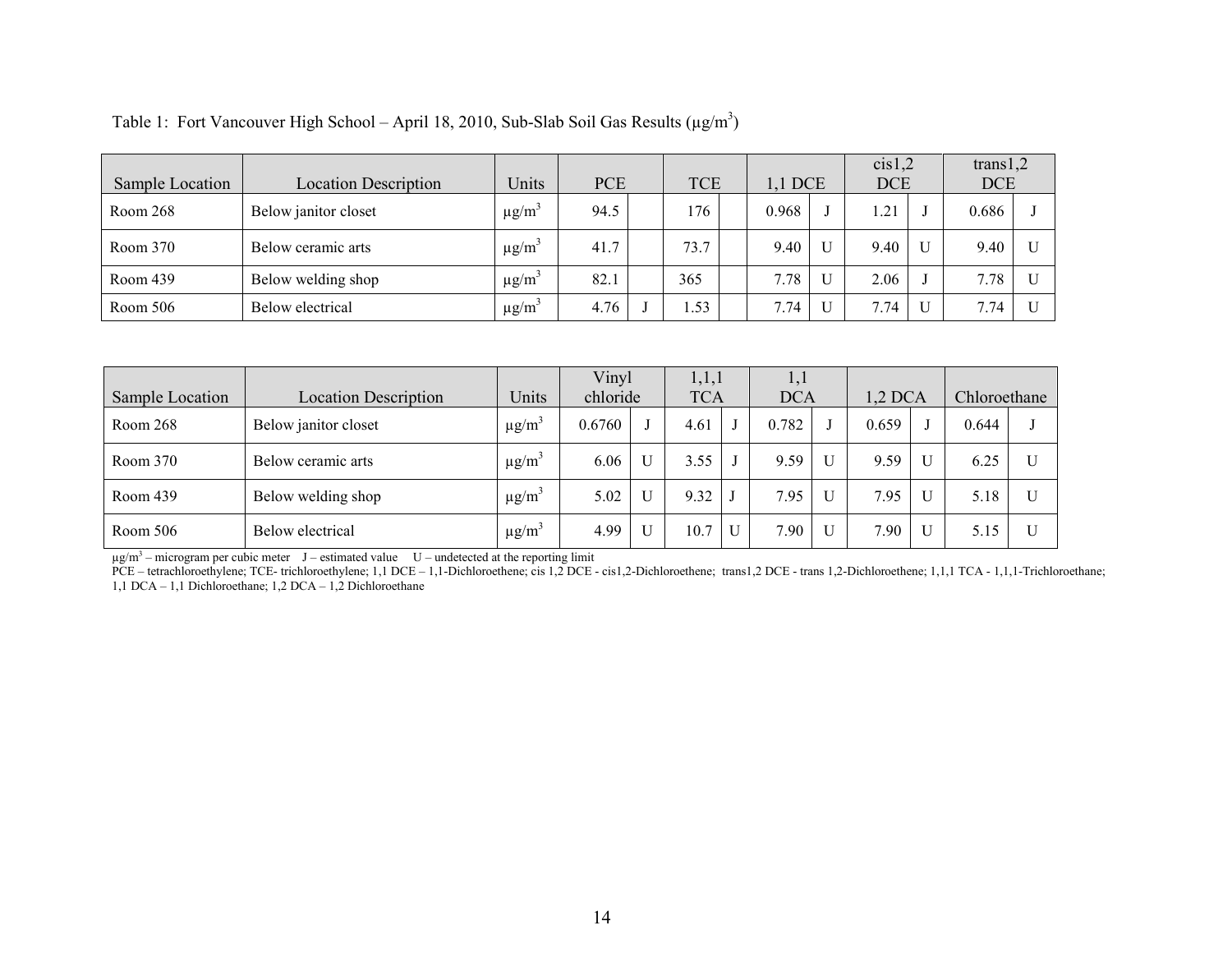| Room<br>Number | Description                         | Visible Sub-slab Penetrations                       | Nearest Soil Gas<br>Location | Nearest Rooftop<br>Air Location |
|----------------|-------------------------------------|-----------------------------------------------------|------------------------------|---------------------------------|
|                | Rooms without Sub-slab Penetrations |                                                     |                              |                                 |
| 120            | Administrative Area                 | None                                                | 268, 506                     | Roof 1                          |
| 245            | Media Center                        | None                                                | 268                          | Roof 2                          |
| 370            | Ceramics Art Room                   | None                                                | 370                          | Roof 2                          |
| 412            | Computer Technology                 | None                                                | 370, 439                     | Roof 2                          |
| 509            | Science Building                    | None                                                | 506                          | Roof 1                          |
| 600            | Cafeteria Commons                   | None                                                | 268, 506                     | Roof 1                          |
|                | Rooms with Sub-slab Penetrations    |                                                     |                              |                                 |
| 390            | Band Auxiliary Room-                | Yes - Utility conduit openings                      | 370                          | Roof 2                          |
| 437            | Chemical Storage Room               | Yes – fire suppression valve piping                 | 439                          | Roof 2                          |
| 770            | Rally Room                          | Yes - $\sim$ 4 ft <sup>2</sup> area of exposed soil | 506                          | Roof 1                          |
| Elevator       | Elevator                            | Unknown                                             | 506                          | Roof 1                          |

Table 2: Fort Vancouver High School – April 18, 2010, Indoor Air Sampling Location Information (1)

 $ft<sup>2</sup>$  - feet squared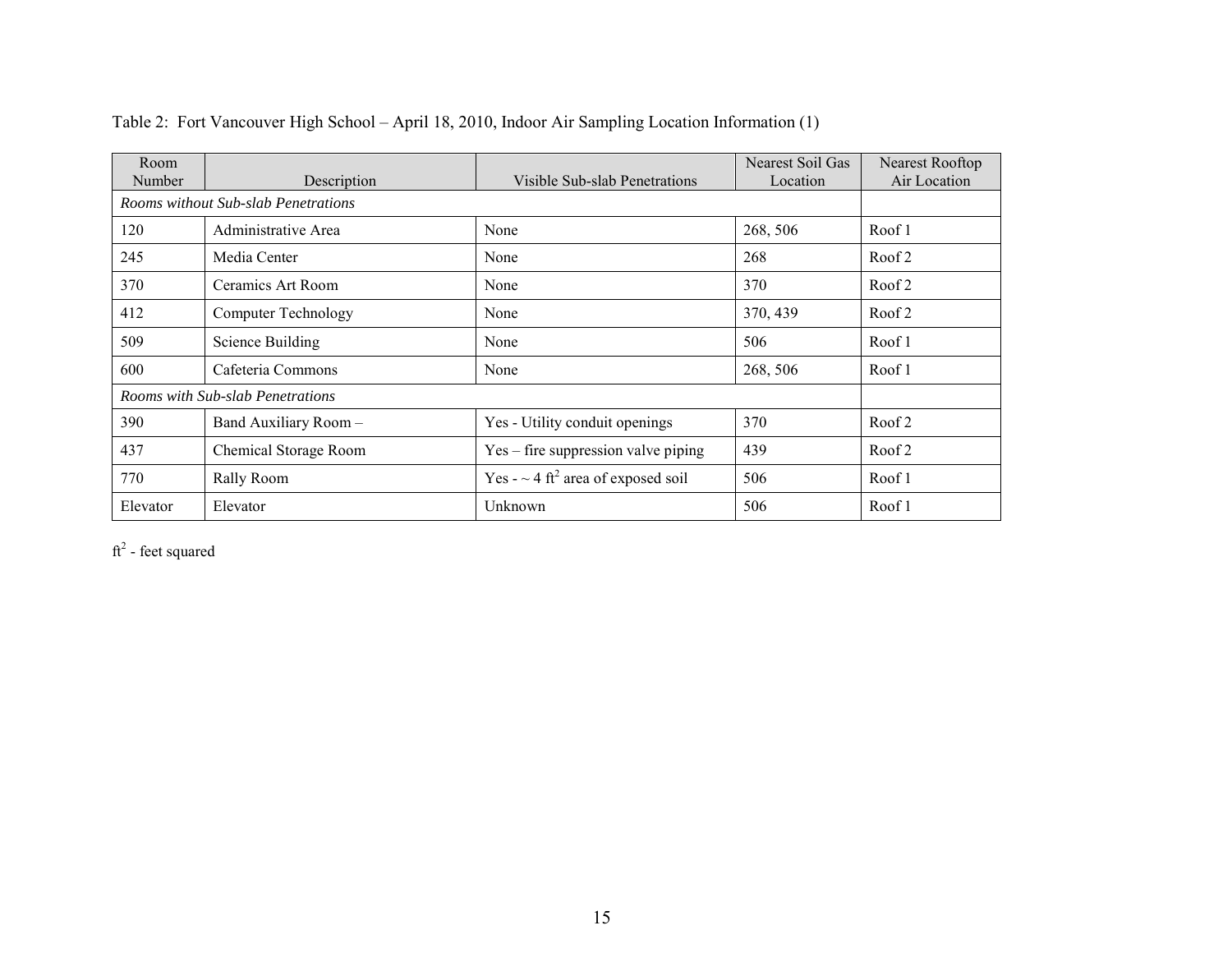| Sample Location                     | <b>Location Description</b> | <b>Units</b>           | <b>PCE</b> |   | <b>TCE</b> |              |        | 1,1 DCE      | cis1,2<br><b>DCE</b> |              | trans $1,2$<br><b>DCE</b> |              |
|-------------------------------------|-----------------------------|------------------------|------------|---|------------|--------------|--------|--------------|----------------------|--------------|---------------------------|--------------|
| Rooms without Sub-slab Penetrations |                             |                        |            |   |            |              |        |              |                      |              |                           |              |
| 120                                 | Administrative Area         | $\mu$ g/m <sup>3</sup> | 0.166      | J | 0.119      | J            | 0.131  | U            | 0.131                | U            | 0.131                     | $\mathbf{U}$ |
| 245                                 | Media Center                | $\mu$ g/m <sup>3</sup> | 0.274      |   | 0.157      |              | 0.0799 | U            | 0.0799               | $\mathbf{U}$ | 0.0799                    | U            |
| 370                                 | Ceramics Art                | $\mu$ g/m <sup>3</sup> | 0.201      | J | 1.33       |              | 0.325  | U            | 0.325                | $\mathbf{U}$ | 0.325                     | U            |
| 412                                 | <b>Computer Technology</b>  | $\mu$ g/m <sup>3</sup> | 0.121      | J | 0.0516     | J            | 0.302  | U            | 0.302                | $\mathbf{U}$ | 0.302                     | U            |
| 509                                 | <b>Science Building</b>     | $\mu$ g/m <sup>3</sup> | 0.176      | J | 0.0776     | J            | 0.266  | U            | 0.266                | U            | 0.266                     | $\mathbf{U}$ |
| 600                                 | Cafeteria Commons           | $\mu$ g/m <sup>3</sup> | 0.137      |   | 0.0302     | J            | 0.0601 | $\mathbf{U}$ | 0.0601               | $\mathbf{U}$ | 0.0601                    | $\mathbf{U}$ |
| Rooms with Sub-slab Penetrations    |                             |                        |            |   |            |              |        |              |                      |              |                           |              |
| 390                                 | <b>Band Auxiliary Room</b>  | $\mu$ g/m <sup>3</sup> | 0.233      |   | 0.688      | $\mathbf{U}$ | 0.269  |              | 0.508                | $\mathbf{U}$ | 0.508                     | $\mathbf{U}$ |
| 437                                 | Chemical Storage Room       | $\mu$ g/m <sup>3</sup> | 0.145      |   | 0.128      |              | 0.0496 |              | 0.0657               | U            | 0.0657                    | $\mathbf{U}$ |
| 770                                 | Rally Room                  | $\mu$ g/m <sup>3</sup> | 0.123      |   | 0.317      |              | 0.142  | U            | 0.142                | U            | 0.142                     | $\mathbf{U}$ |
| Elevator                            | Gymnasium                   | $\mu$ g/m <sup>3</sup> | 0.143      |   | 0.0787     |              | 0.0625 | U            | 0.0625               | U            | 0.0625                    | $\mathbf{U}$ |

#### Table 3: Fort Vancouver High School – April 18, 2010, Indoor Air Results

 $\mu$ g/m<sup>3</sup> – microgram per cubic meter J – estimated value U – undetected at the reporting limit

PCE – tetrachloroethylene; TCE- trichloroethylene; 1,1 DCE – 1,1-Dichloroethene; cis 1,2 DCE - cis1,2-Dichloroethene; trans1,2 DCE - trans 1,2-Dichloroethene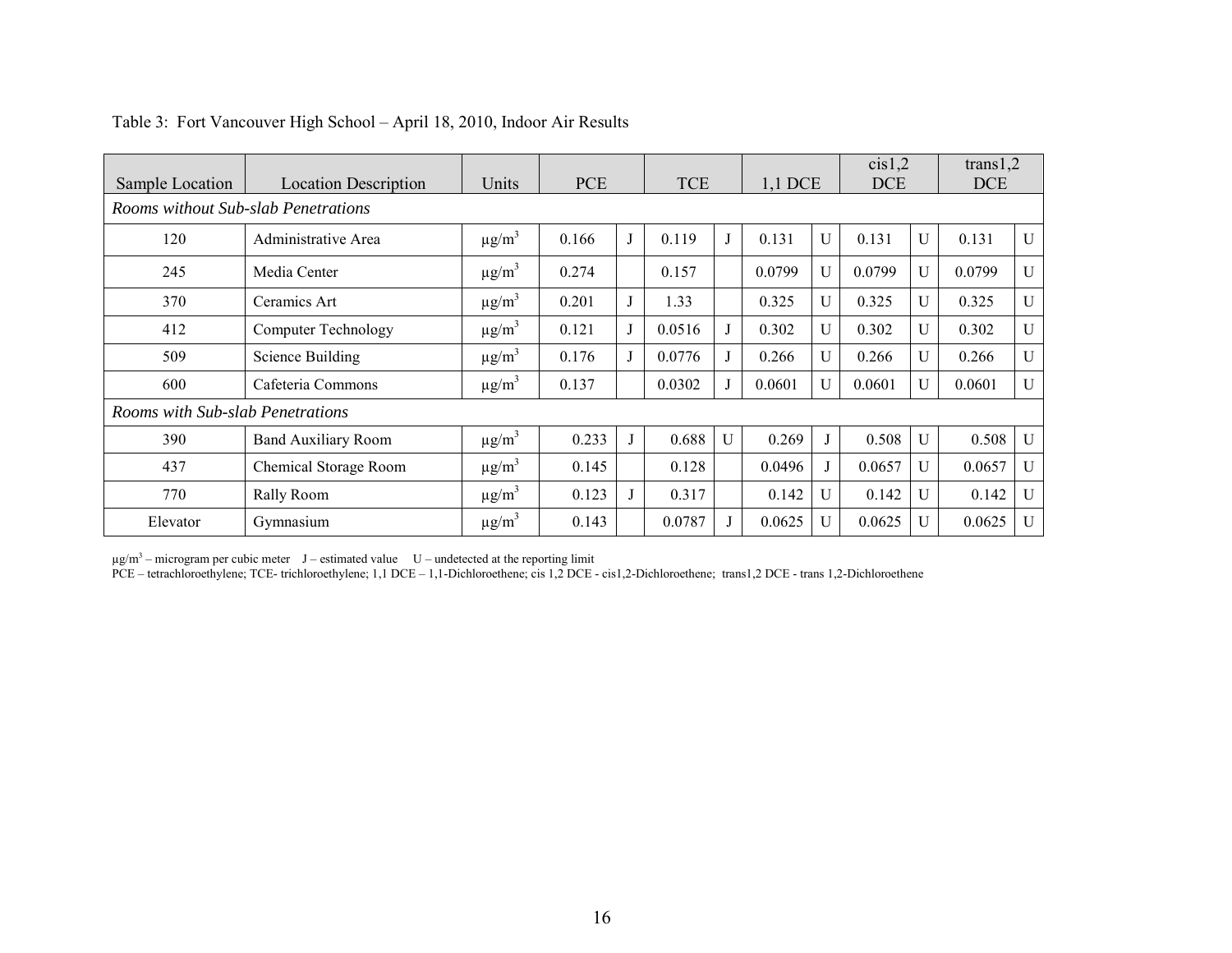| Sample Location                     | <b>Location Description</b> | Units                  | Vinyl<br>chloride |              | 1,1,1<br><b>TCA</b> |              | 1,1<br><b>DCA</b> |              | $1,2$ DCA |              | Chloroethane |              |
|-------------------------------------|-----------------------------|------------------------|-------------------|--------------|---------------------|--------------|-------------------|--------------|-----------|--------------|--------------|--------------|
| Rooms without Sub-slab Penetrations |                             |                        |                   |              |                     |              |                   |              |           |              |              |              |
| 120                                 | Administrative Area         | $\mu$ g/m <sup>3</sup> | 0.0842            | U            | 0.0710              | $\mathbf{l}$ | 0.133             | $\mathbf{U}$ | 0.0786    |              | 0.0553       | $\mathbf{J}$ |
| 245                                 | Media Center                | $\mu$ g/m <sup>3</sup> | 0.0515            | U            | 0.0638              | $\lrcorner$  | 0.0815            | $\mathbf{U}$ | 0.0811    |              | 0.0531       | $\mathbf U$  |
| 370                                 | Ceramics Art Room           | $\mu$ g/m <sup>3</sup> | 0.209             | U            | 0.184               |              | 0.331             | $\mathbf{U}$ | 0.0865    |              | 0.216        | $\mathbf U$  |
| 412                                 | <b>Computer Technology</b>  | $\mu$ g/m <sup>3</sup> | 0.195             | U            | 0.0949              | $\mathbf{J}$ | 0.309             | U            | 0.0910    |              | 0.201        | $\mathbf U$  |
| 509                                 | <b>Science Building</b>     | $\mu$ g/m <sup>3</sup> | 0.172             | U            | 0.0860              |              | 0.272             | U            | 0.0906    |              | 0.177        | $\mathbf{U}$ |
| 600                                 | Cafeteria Commons           | $\mu$ g/m <sup>3</sup> | 0.0387            | U            | 0.0527              |              | 0.0613            | U            | 0.0807    |              | 0.0553       |              |
| Rooms with Sub-slab Penetrations    |                             |                        |                   |              |                     |              |                   |              |           |              |              |              |
| 390                                 | <b>Band Auxiliary Room</b>  | $\mu$ g/m <sup>3</sup> | 0.328             | $\mathbf{U}$ | 0.159               | J            | 0.519             | $\mathbf{U}$ | 0.519     | $\mathbf{U}$ | 0.338        | U            |
| 437                                 | Chemical Storage Room       | $\mu$ g/m <sup>3</sup> | 0.0424            | U            | 0.644               |              | 0.0671            | $\mathbf{U}$ | 0.0762    |              | 0.0413       |              |
| 770                                 | Rally Room                  | $\mu$ g/m <sup>3</sup> | 0.0918            | U            | 0.0677              | J            | 0.145             | U            | 0.0782    |              | 0.0948       | $\mathbf U$  |
| Elevator                            | Gymnasium                   | $\mu$ g/m <sup>3</sup> | 0.0403            | U            | 0.0660              |              | 0.0638            | U            | 0.0778    |              | 0.0620       |              |

Table 3 (continued): Fort Vancouver High School – April 18, 2010, Indoor Air Results

 $\mu$ g/m<sup>3</sup> – microgram per cubic meter J – estimated value U – undetected at the reporting limit 1,1,1 TCA - 1,1,1-Trichloroethane; 1,1 DCA – 1,1 Dichloroethane; 1,2 DCA – 1,2 Dichloroethane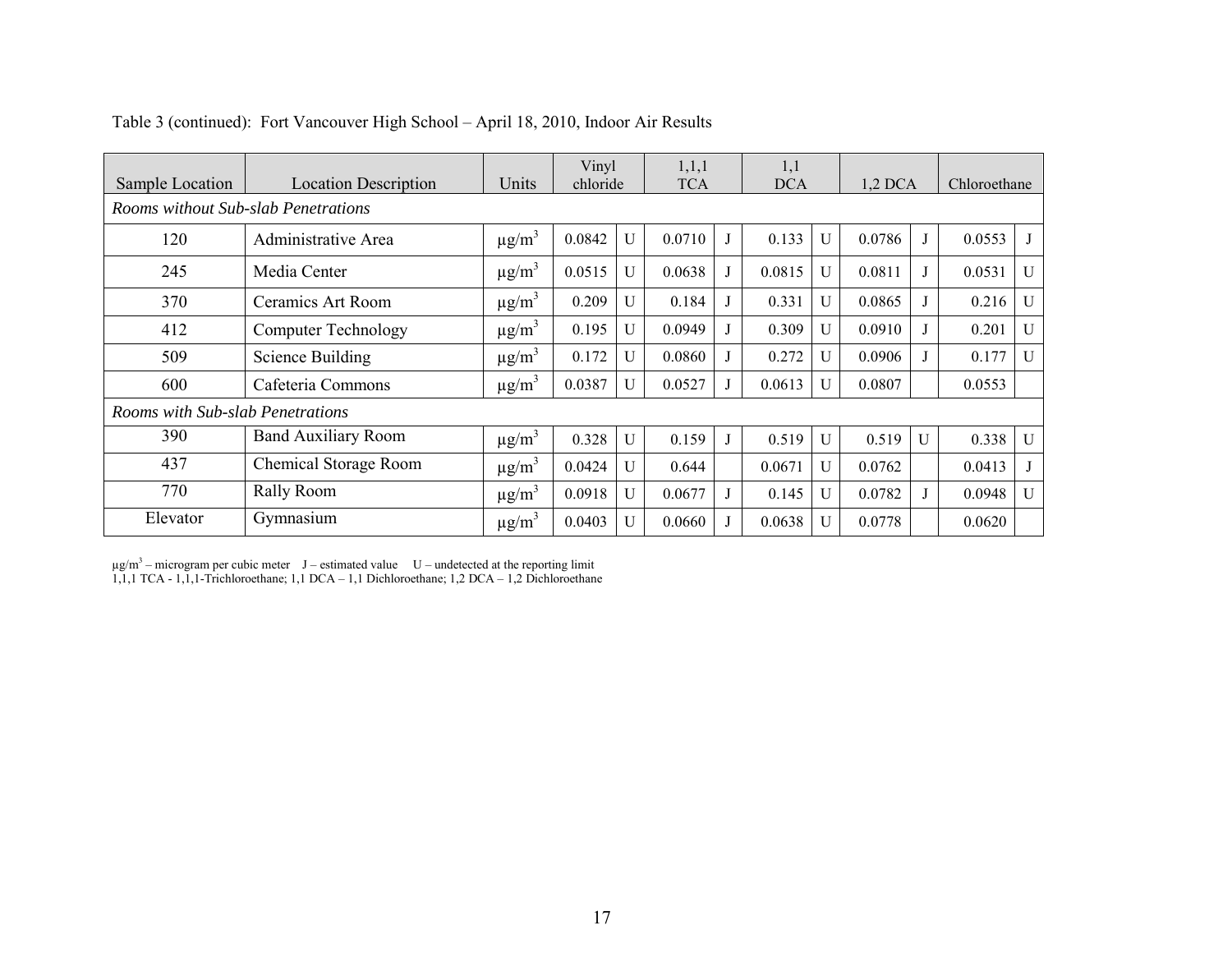|                   |                                 |                        |            |              |            |   |            |   | cis1,2     |                | trans $1,2$  |              |
|-------------------|---------------------------------|------------------------|------------|--------------|------------|---|------------|---|------------|----------------|--------------|--------------|
| Sample Location   | <b>Location Description</b>     | Units                  | <b>PCE</b> |              | <b>TCE</b> |   | $1,1$ DCE  |   | <b>DCE</b> |                | <b>DCE</b>   |              |
| Near the School   |                                 |                        |            |              |            |   |            |   |            |                |              |              |
| Air 1             | 10 feet from SE building corner | $\mu$ g/m <sup>3</sup> | 0.0952     |              | 0.0368     |   | 0.0154     | J | 0.0605     | $\mathbf{U}$   | 0.0605       | $\mathbf U$  |
| Air 3             | <b>Entrance Stapleton Road</b>  | $\mu$ g/m <sup>3</sup> | 0.161      |              | 0.0298     |   | 0.0208     |   | 0.0657     | $\overline{U}$ | 0.0657       | U            |
| Rooftop           |                                 |                        |            |              |            |   |            |   |            |                |              |              |
| Roof 1            | Above Room 600 - Cafeteria      | $\mu$ g/m <sup>3</sup> | 0.099      |              | 0.0781     |   | 0.0661     | U | 0.0661     | U              | 0.0661       | $\mathbf{U}$ |
| Roof 2            | Above Room 300 - Auditorium     | $\mu$ g/m <sup>3</sup> | 0.0959     |              | 0.0292     |   | 0.0641     | U | 0.0641     | U              | 0.0641       | U            |
|                   |                                 |                        |            |              |            |   |            |   |            |                |              |              |
|                   |                                 |                        | Vinyl      |              | 1,1,1      |   | 1,1        |   |            |                |              |              |
| Sample Location   | <b>Location Description</b>     | Units                  | chloride   |              | <b>TCA</b> |   | <b>DCA</b> |   | $1,2$ DCA  |                | Chloroethane |              |
| Near the School   |                                 |                        |            |              |            |   |            |   |            |                |              |              |
| Air 1             | 10 feet from SE building corner | $\mu$ g/m <sup>3</sup> | 0.0390     | U            | 0.0418     |   | 0.0618     | U | 0.0811     |                | 0.0314       | J            |
| Air 3             | <b>Entrance Stapleton Road</b>  | $\mu$ g/m <sup>3</sup> | 0.0424     | $\mathbf{U}$ | 0.0955     |   | 0.0671     | U | 0.0696     |                | 0.0438       | U            |
| Rooftop           |                                 |                        |            |              |            |   |            |   |            |                |              |              |
| Roof 1            | Above Room 600 - Cafeteria      | $\mu$ g/m <sup>3</sup> | 0.0426     | $\mathbf{U}$ | 0.0544     | J | 0.0675     | U | 0.0766     |                | 0.0277       | J            |
| Roof <sub>2</sub> | Above Room 300 - Auditorium     | $\mu$ g/m <sup>3</sup> | 0.0413     | U            | 0.0544     |   | 0.0655     | U | 0.0762     |                | 0.0427       | U            |

#### Table 4: Fort Vancouver High School – April 18, 2010, Outdoor Air Results

SE - southeast

 $\mu$ g/m<sup>3</sup> – microgram per cubic meter J – estimated value U – undetected at the reporting limit PCE – tetrachloroethylene; TCE- trichloroethylene; 1,1 DCE – 1,1-Dichloroethene; cis 1,2 DCE - cis1,2-Dichloroethene; trans1,2 DCE - trans 1,2-Dichloroethene; 1,1,1 TCA - 1,1,1-Trichloroethane; 1,1 DCA – 1,1 Dichloroethane; 1,2 DCA – 1,2 Dichloroethane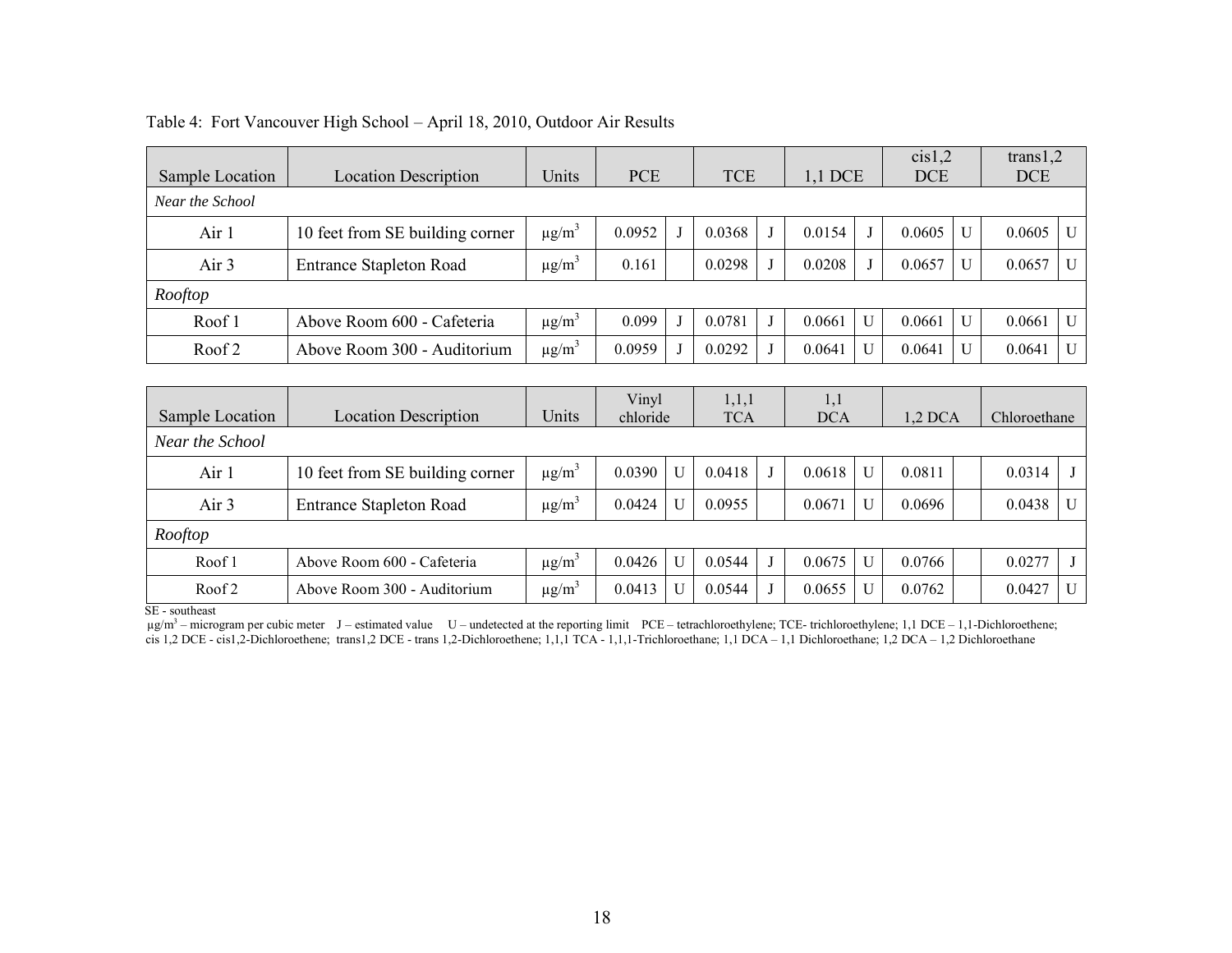| Sample Location           | <b>Location Description</b> | Units                  | <b>PCE</b> |              | <b>TCE</b>          |              | 1,1 DCE    |              | cis1,2<br><b>DCE</b> |              | trans $1,2$<br><b>DCE</b> |             |
|---------------------------|-----------------------------|------------------------|------------|--------------|---------------------|--------------|------------|--------------|----------------------|--------------|---------------------------|-------------|
| Room 120 - Administration |                             |                        |            |              |                     |              |            |              |                      |              |                           |             |
| Indoor Air                |                             | $\mu$ g/m <sup>3</sup> | 0.166      | J            | 0.119               | J            | 0.131      | $\mathbf{U}$ | 0.131                | $\mathbf{U}$ | 0.131                     | $\mathbf U$ |
| Sub-slab                  | Below Room 268              | $\mu$ g/m <sup>3</sup> | 94.5       |              | 176                 |              | 0.968      | J            | 1.21                 | J            | 0.686                     | J           |
| Sub-slab                  | Below Room 506              | $\mu$ g/m <sup>3</sup> | 4.76       | $\mathbf{J}$ | 1.53                |              | 7.74       | U            | 7.74                 | U            | 7.74                      | U           |
| Roof 1                    | Above Room 600 - Cafeteria  | $\mu$ g/m <sup>3</sup> | 0.099      |              | 0.0781              | J            | 0.0661     | $\mathbf{U}$ | 0.0661               | $\mathbf{U}$ | 0.0661                    | U           |
| Room 245 - Media Center   |                             |                        |            |              |                     |              |            |              |                      |              |                           |             |
| Indoor Air                |                             | $\mu g/m^3$            | 0.274      |              | 0.157               |              | 0.0799     | U            | 0.0799               | U            | 0.0799                    | U           |
| Sub-slab                  | Below Room 268              | $\mu$ g/m <sup>3</sup> | 94.5       |              | 176                 |              | 0.968      | J            | 1.21                 | J            | 0.686                     | J           |
| Roof <sub>2</sub>         | Above Room 300 - Auditorium | $\mu$ g/m <sup>3</sup> | 0.0959     | J            | 0.0292              | J            | 0.0641     | U            | 0.0641               | $\mathbf{U}$ | 0.0641                    | $\mathbf U$ |
|                           |                             |                        |            |              |                     |              |            |              |                      |              |                           |             |
|                           |                             |                        | Vinyl      |              |                     |              | 1,1        |              |                      |              |                           |             |
| Sample Location           | <b>Location Description</b> | Units                  | chloride   |              | 1,1,1<br><b>TCA</b> |              | <b>DCA</b> |              | $1,2$ DCA            |              | Chloroethane              |             |
| Room 120 - Administration |                             |                        |            |              |                     |              |            |              |                      |              |                           |             |
| Indoor Air                |                             | $\mu$ g/m <sup>3</sup> | 0.0842     | $\mathbf{U}$ | 0.0710              | J            | 0.133      | U            | 0.0786               | J            | 0.0553                    | J           |
| Sub-slab                  | Below Room 268              | $\mu$ g/m <sup>3</sup> | 0.6760     | J            | 4.61                | J            | 0.782      | J            | 0.659                | $\mathbf{J}$ | 0.644                     | J           |
| Sub-slab                  | Below Room 506              | $\mu$ g/m <sup>3</sup> | 4.99       | $\mathbf{U}$ | 10.7                | U            | 7.90       | U            | 7.90                 | $\mathbf{U}$ | 5.15                      | U           |
| Roof 1                    | Above Room 600 - Cafeteria  | $\mu$ g/m <sup>3</sup> | 0.0426     | U            | 0.0544              | $\mathbf{J}$ | 0.0675     | U            | 0.0766               |              | 0.0277                    | $\bf{J}$    |
| Room 245- Media Center    |                             |                        |            |              |                     |              |            |              |                      |              |                           |             |
| Indoor Air                |                             | $\mu$ g/m <sup>3</sup> | 0.0515     | $\mathbf U$  | 0.0638              | J            | 0.0815     | U            | 0.0811               | J            | 0.0531                    | $\mathbf U$ |
| Sub-slab                  | Below Room 268              | $\mu$ g/m <sup>3</sup> | 0.6760     | J            | 4.61                | J            | 0.782      | J            | 0.659                | $\mathbf{I}$ | 0.644                     | J           |

Table 5: Fort Vancouver High School – Indoor Air, Soil Gas, and Outdoor Air Comparisons – Rooms 120 and 245 (no slab penetrations)

µg/m<sup>3</sup> – microgram per cubic meter J – estimated value U – undetected at the reporting limit PCE – tetrachloroethylene; TCE- trichloroethylene; 1,1 DCE – 1,1-Dichloroethene; cis 1,2 DCE - cis1,2-Dichloroethene; trans1,2 DCE - trans 1,2-Dichloroethene; 1,1,1 TCA - 1,1,1-Trichloroethane; 1,1 DCA – 1,1 Dichloroethane; 1,2 DCA – 1,2 Dichloroethane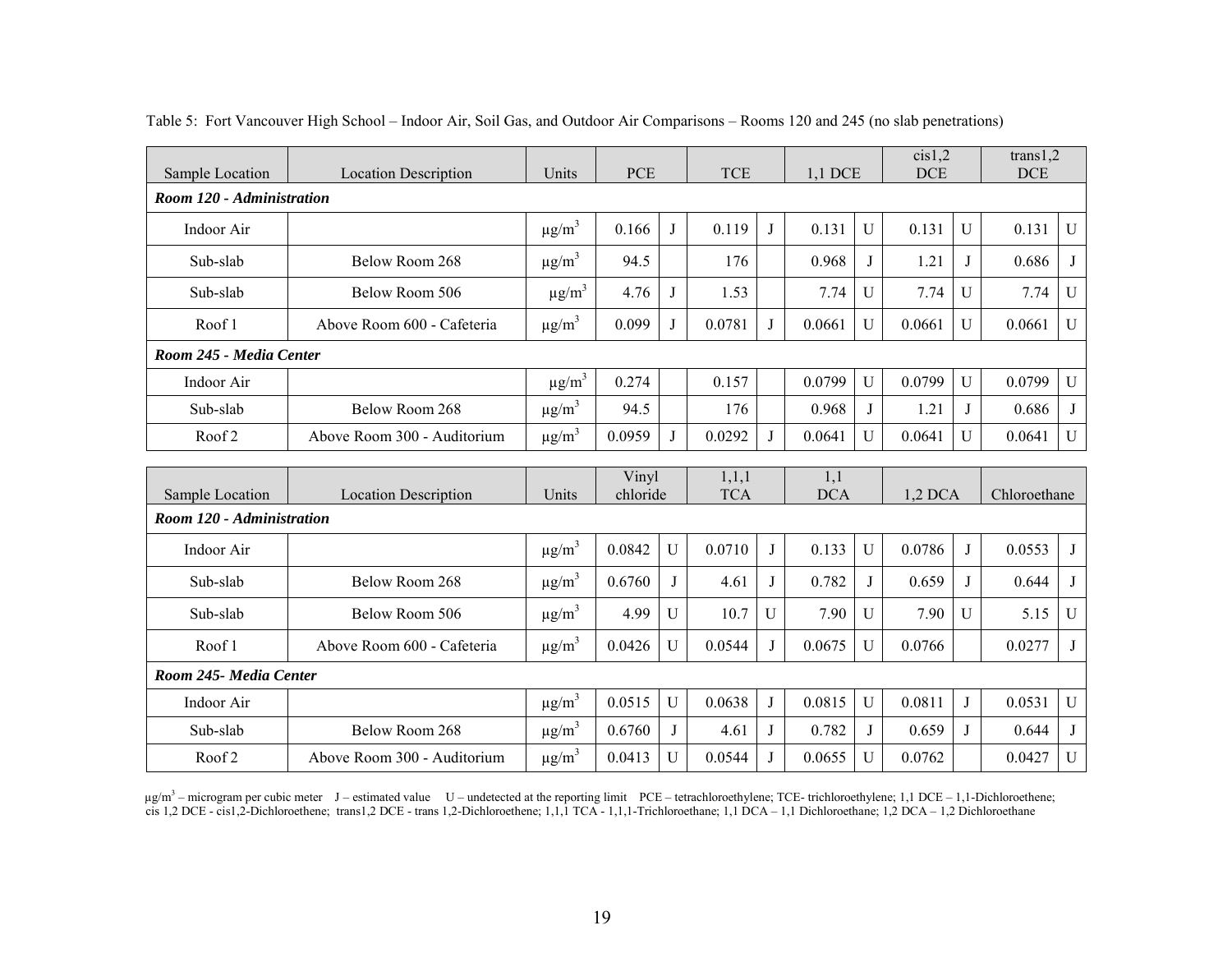| Sample Location                            | <b>Location Description</b> | Units                  | <b>PCE</b>        |              | <b>TCE</b>          |   | 1,1 DCE           |                | cis1,2<br><b>DCE</b> |                | trans $1,2$<br><b>DCE</b> |              |
|--------------------------------------------|-----------------------------|------------------------|-------------------|--------------|---------------------|---|-------------------|----------------|----------------------|----------------|---------------------------|--------------|
| Room 370 – Ceramics Art Room               |                             |                        |                   |              |                     |   |                   |                |                      |                |                           |              |
| Indoor Air                                 |                             | $\mu$ g/m <sup>3</sup> | 0.201             | J            | 1.33                |   | 0.325             | U              | 0.325                | $\mathbf{U}$   | 0.325                     | $\mathbf U$  |
| Sub-slab                                   | Below Room 370              | $\mu$ g/m <sup>3</sup> | 41.7              |              | 73.7                |   | 9.40              | U              | 9.40                 | U              | 9.40                      | U            |
| Roof <sub>2</sub>                          | Above Room 300 - Auditorium | $\mu$ g/m <sup>3</sup> | 0.0959            | J            | 0.0292              | J | 0.0641            | $\overline{U}$ | 0.0641               | $\mathbf{U}$   | 0.0641                    | U            |
| Room 412 - Computer Technology             |                             |                        |                   |              |                     |   |                   |                |                      |                |                           |              |
| Indoor Air                                 |                             | $\mu$ g/m <sup>3</sup> | 0.121             | J            | 0.0516              | J | 0.302             | U              | 0.302                | U              | 0.302                     | $\mathbf{U}$ |
| Sub-slab                                   | Below Room 370              | $\mu$ g/m <sup>3</sup> | 41.7              |              | 73.7                |   | 9.40              | U              | 9.40                 | $\mathbf{U}$   | 9.40                      | $\mathbf U$  |
| Sub-slab                                   | Below Room 439              | $\mu$ g/m <sup>3</sup> | 82.1              |              | 365                 |   | 7.78              | U              | 2.06                 | J              | 7.78                      | U            |
| Roof <sub>2</sub>                          | Above Room 300 - Auditorium | $\mu$ g/m <sup>3</sup> | 0.0959            | J            | 0.0292              | J | 0.0641            | U              | 0.0641               | $\mathbf{U}$   | 0.0641                    | U            |
|                                            |                             |                        |                   |              |                     |   |                   |                |                      |                |                           |              |
| Sample Location                            | <b>Location Description</b> | Units                  | Vinyl<br>chloride |              | 1,1,1<br><b>TCA</b> |   | 1,1<br><b>DCA</b> |                | $1,2$ DCA            |                | Chloroethane              |              |
| Room 370 – Ceramics Art Room<br>Indoor Air |                             | $\mu$ g/m <sup>3</sup> | 0.209             | $\mathbf{U}$ | 0.184               | J | 0.331             | $\mathbf{U}$   | 0.0865               | J              | 0.216                     | U            |
| Sub-slab                                   | Below Room 370              | $\mu$ g/m <sup>3</sup> | 6.06              | U            | 3.55                | J | 9.59              | U              | 9.59                 | $\mathbf{U}$   | 6.25                      | U            |
| Roof <sub>2</sub>                          | Above Room 300 - Auditorium | $\mu$ g/m <sup>3</sup> | 0.0413            | $\mathbf{U}$ | 0.0544              | J | 0.0655            | $\mathbf{U}$   | 0.0762               |                | 0.0427                    | $\mathbf{U}$ |
| Room 412 – Computer Technology             |                             |                        |                   |              |                     |   |                   |                |                      |                |                           |              |
| Indoor Air                                 |                             | $\mu\text{g/m}^3$      | 0.195             | U            | 0.0949              | J | 0.309             | $\overline{U}$ | 0.0910               | $\mathbf{J}$   | 0.201                     | $\mathbf U$  |
| Sub-slab                                   | Below Room 370              | $\mu$ g/m <sup>3</sup> | 6.06              | $\mathbf{U}$ | 3.55                | J | 9.59              | $\overline{U}$ | 9.59                 | $\overline{U}$ | 6.25                      | $\mathbf U$  |
| Sub-slab                                   | Below Room 439              | $\mu$ g/m <sup>3</sup> | 5.02              | U            | 9.32                | J | 7.95              | $\overline{U}$ | 7.95                 | $\overline{U}$ | 5.18                      | $\mathbf U$  |

#### Table 6: Fort Vancouver High School – Indoor Air, Soil Gas, and Outdoor Air Comparisons – Rooms 370 and 412 (no slab penetrations)

 $\mu$ g/m<sup>3</sup> – microgram per cubic meter J – estimated value U – undetected at the reporting limit PCE – tetrachloroethylene; TCE- trichloroethylene; 1,1 DCE – 1,1-Dichloroethene; cis 1,2 DCE - cis1,2-Dichloroethene; trans1,2 DCE - trans 1,2-Dichloroethene; 1,1,1 TCA - 1,1,1-Trichloroethane; 1,1 DCA – 1,1 Dichloroethane; 1,2 DCA – 1,2 Dichloroethane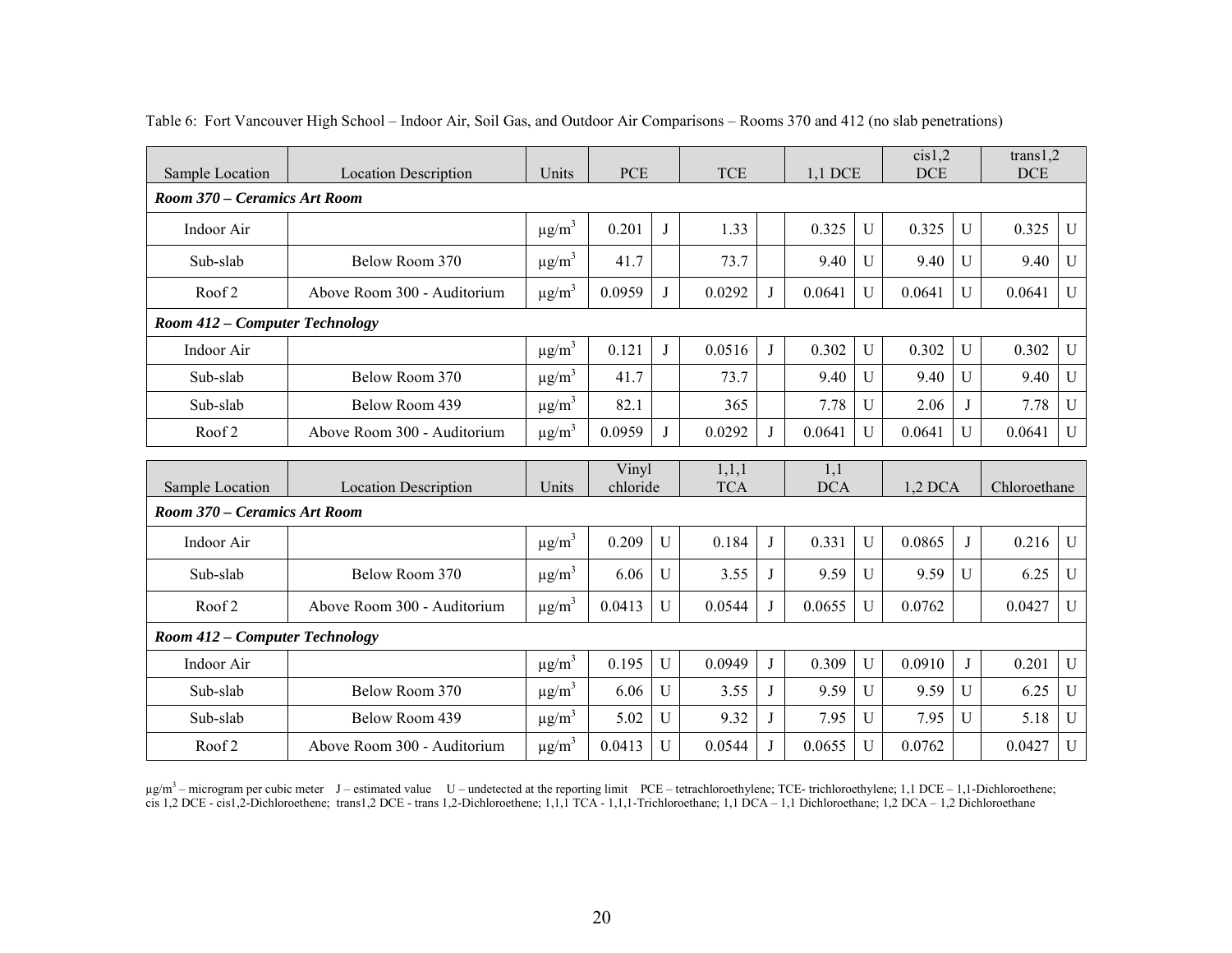|                              |                             |                        |                   |             |                     |              |                   |                | cis1,2     |                | trans $1,2$  |             |
|------------------------------|-----------------------------|------------------------|-------------------|-------------|---------------------|--------------|-------------------|----------------|------------|----------------|--------------|-------------|
| Sample Location              | <b>Location Description</b> | Units                  | <b>PCE</b>        |             | <b>TCE</b>          |              | 1,1 DCE           |                | <b>DCE</b> |                | <b>DCE</b>   |             |
| Room 509 - Science Building  |                             |                        |                   |             |                     |              |                   |                |            |                |              |             |
| Indoor Air                   |                             | $\mu g/m^3$            | 0.176             | J           | 0.0776              | J            | 0.266             | U              | 0.266      | U              | 0.266        | U           |
| Sub-slab                     | Below Room 506              | $\mu g/m^3$            | 4.76              | J           | 1.53                |              | 7.74              | U              | 7.74       | U              | 7.74         | U           |
| Roof 1                       | Above Room 600 - Cafeteria  | $\mu$ g/m <sup>3</sup> | 0.099             | J           | 0.0781              | J            | 0.0661            | $\overline{U}$ | 0.0661     | U              | 0.0661       | U           |
| Room 600 - Cafeteria Commons |                             |                        |                   |             |                     |              |                   |                |            |                |              |             |
| Indoor Air                   |                             | $\mu$ g/m <sup>3</sup> | 0.137             |             | 0.0302              | J            | 0.0601            | U              | 0.0601     | $\mathbf{U}$   | 0.0601       | U           |
| Sub-slab                     | Below Room 268              | $\mu$ g/m <sup>3</sup> | 94.5              |             | 176                 |              | 0.968             | J              | 1.21       | J              | 0.686        | J           |
| Sub-slab                     | Below Room 506              | $\mu g/m^3$            | 4.76              | J           | 1.53                |              | 7.74              | U              | 7.74       | U              | 7.74         | ${\bf U}$   |
| Roof 1                       | Above Room 600 - Cafeteria  | $\mu$ g/m <sup>3</sup> | 0.099             |             | 0.0781              | J            | 0.0661            | $\overline{U}$ | 0.0661     | $\overline{U}$ | 0.0661       | $\mathbf U$ |
|                              |                             |                        |                   |             |                     |              |                   |                |            |                |              |             |
|                              |                             |                        |                   |             |                     |              |                   |                |            |                |              |             |
| Sample Location              | <b>Location Description</b> | Units                  | Vinyl<br>chloride |             | 1,1,1<br><b>TCA</b> |              | 1,1<br><b>DCA</b> |                | $1,2$ DCA  |                | Chloroethane |             |
| Room 509 – Science Building  |                             |                        |                   |             |                     |              |                   |                |            |                |              |             |
| Indoor Air                   |                             | $\mu$ g/m <sup>3</sup> | 0.172             | $\mathbf U$ | 0.0860              | J            | 0.272             | U              | 0.0906     | J              | 0.177        | $\mathbf U$ |
| Sub-slab                     | Below Room 506              | $\mu$ g/m <sup>3</sup> | 4.99              | U           | 10.7                | U            | 7.90              | U              | 7.90       | $\mathbf{U}$   | 5.15         | U           |
| Roof 1                       | Above Room 600 - Cafeteria  | $\mu$ g/m <sup>3</sup> | 0.0426            | $\mathbf U$ | 0.0544              | J            | 0.0675            | $\overline{U}$ | 0.0766     |                | 0.0277       | J           |
| Room 600 - Cafeteria Commons |                             |                        |                   |             |                     |              |                   |                |            |                |              |             |
| Indoor Air                   |                             | $\mu g/m^3$            | 0.0387            | U           | 0.0527              | J            | 0.0613            | U              | 0.0807     |                | 0.0553       |             |
| Sub-slab                     | Below Room 268              | $\mu g/m^3$            | 0.6760            | J           | 4.61                | J            | 0.782             | J              | 0.659      | $\mathbf{J}$   | 0.644        | J           |
| Sub-slab                     | Below Room 506              | $\mu$ g/m <sup>3</sup> | 4.99              | U           | 10.7                | $\mathbf{U}$ | 7.90              | U              | 7.90       | $\mathbf{U}$   | 5.15         | $\mathbf U$ |

#### Table 7: Fort Vancouver High School – Indoor Air, Soil Gas, and Outdoor Air Comparisons – Rooms 509 and 600 (no slab penetrations)

 $\mu$ g/m<sup>3</sup> – microgram per cubic meter J – estimated value U – undetected at the reporting limit PCE – tetrachloroethylene; TCE- trichloroethylene; 1,1 DCE – 1,1-Dichloroethene; cis 1,2 DCE - cis1,2-Dichloroethene; trans1,2 DCE - trans 1,2-Dichloroethene; 1,1,1 TCA - 1,1,1-Trichloroethane; 1,1 DCA – 1,1 Dichloroethane; 1,2 DCA – 1,2 Dichloroethane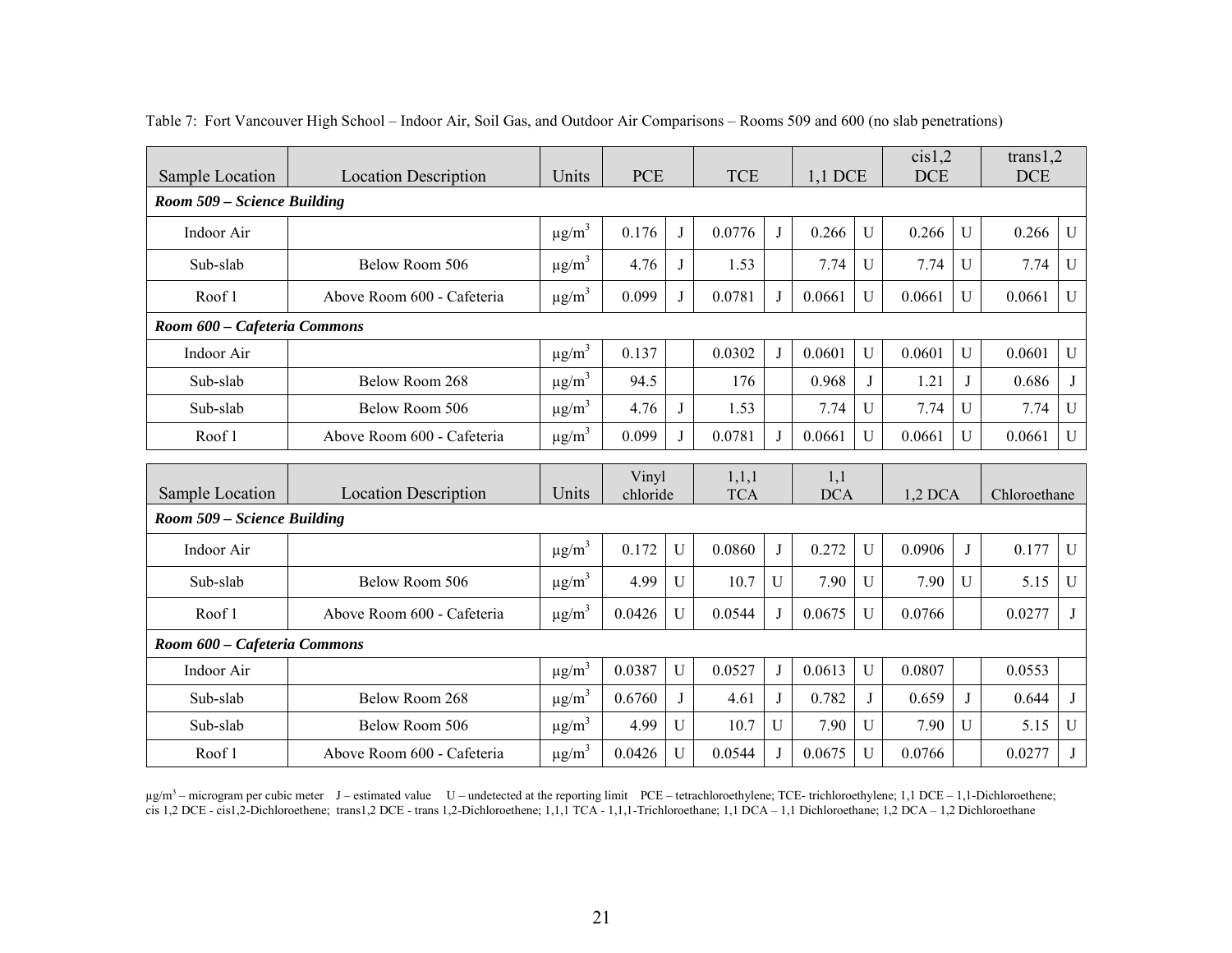|                                                 |                             |                        |            |  |            |   |         |   | cis1,2     |              | trans $1,2$ |              |
|-------------------------------------------------|-----------------------------|------------------------|------------|--|------------|---|---------|---|------------|--------------|-------------|--------------|
| Sample Location                                 | <b>Location Description</b> | Units                  | <b>PCE</b> |  | <b>TCE</b> |   | 1,1 DCE |   | <b>DCE</b> | <b>DCE</b>   |             |              |
| Room 390 - Auxiliary Room near Band/Chorus Area |                             |                        |            |  |            |   |         |   |            |              |             |              |
| Indoor Air                                      |                             | $\mu$ g/m <sup>3</sup> | 0.233      |  | 0.688      | U | 0.269   |   | 0.508      | U            | 0.508       | U            |
| Sub-slab                                        | Below Room 370              | $\mu$ g/m <sup>3</sup> | 41.7       |  | 73.7       |   | 9.40    | U | 9.40       | $\mathbf{U}$ | 9.40        | $\mathbf{U}$ |
| Roof 2                                          | Above Room 300 - Auditorium | $\mu$ g/m <sup>3</sup> | 0.0959     |  | 0.0292     |   | 0.0641  | U | 0.0641     | U            | 0.0641      | $\mathbf{U}$ |
| Room 437 - Chemical Storage Room                |                             |                        |            |  |            |   |         |   |            |              |             |              |
| Indoor Air                                      |                             | $\mu$ g/m <sup>3</sup> | 0.145      |  | 0.128      |   | 0.0496  |   | 0.0657     | $\mathbf{I}$ | 0.0657      | $\mathbf{U}$ |
| Sub-slab                                        | Below Room 439              | $\mu$ g/m <sup>3</sup> | 82.1       |  | 365        |   | 7.78    | U | 2.06       |              | 7.78        | U            |
| Roof 2                                          | Above Room 300 - Auditorium | $\mu$ g/m <sup>3</sup> | 0.0959     |  | 0.0292     |   | 0.0641  | U | 0.0641     |              | 0.0641      | $\mathbf{U}$ |

#### Table 8: Fort Vancouver High School – Indoor Air, Soil Gas, and Outdoor Air Comparisons – Rooms 390 and 437 (slab penetrations)

| Sample Location                                 | <b>Location Description</b> | Units                  | Vinyl<br>chloride |              | 1,1,1<br><b>TCA</b> | 1,1<br><b>DCA</b> |              | $1,2$ DCA |              | Chloroethane |              |
|-------------------------------------------------|-----------------------------|------------------------|-------------------|--------------|---------------------|-------------------|--------------|-----------|--------------|--------------|--------------|
| Room 390 - Auxiliary Room near Band/Chorus Area |                             |                        |                   |              |                     |                   |              |           |              |              |              |
| Indoor Air                                      |                             | $\mu$ g/m <sup>3</sup> | 0.328             | $\mathbf{U}$ | 0.159               | 0.519             | $\mathbf{U}$ | 0.519     | $\mathbf{U}$ | 0.338        | $\mathbf{U}$ |
| Sub-slab                                        | Below Room 370              | $\mu$ g/m <sup>3</sup> | 6.06              |              | 3.55                | 9.59              |              | 9.59      | U            | 6.25         | $\mathbf{U}$ |
| Roof 2                                          | Above Room 300 - Auditorium | $\mu$ g/m <sup>3</sup> | 0.0413            | $\mathbf{U}$ | 0.0544              | 0.0655            |              | 0.0762    |              | 0.0427       | $\mathbf{U}$ |
| Room 437 - Chemical Storage Room                |                             |                        |                   |              |                     |                   |              |           |              |              |              |
| Indoor Air                                      |                             | $\mu$ g/m <sup>3</sup> | 0.0424            | $\mathbf{U}$ | 0.644               | 0.0671            | $\mathbf{U}$ | 0.0762    |              | 0.0413       | J            |
| Sub-slab                                        | Below Room 439              | $\mu$ g/m <sup>3</sup> | 5.02              | $\mathbf{U}$ | 9.32                | 7.95              | U            | 7.95      | $\mathbf{U}$ | 5.18         | $\mathbf{U}$ |
| Roof 2                                          | Above Room 300 - Auditorium | $\mu$ g/m <sup>3</sup> | 0.0413            | U            | 0.0544              | 0.0655            |              | 0.0762    |              | 0.0427       | $\mathbf{U}$ |

 $\mu$ g/m<sup>3</sup> – microgram per cubic meter J – estimated value U – undetected at the reporting limit PCE – tetrachloroethylene; TCE- trichloroethylene; 1,1 DCE – 1,1-Dichloroethene; cis 1,2 DCE - cis1,2-Dichloroethene; trans1,2 DCE - trans 1,2-Dichloroethene; 1,1,1 TCA - 1,1,1-Trichloroethane; 1,1 DCA – 1,1 Dichloroethane; 1,2 DCA – 1,2 Dichloroethane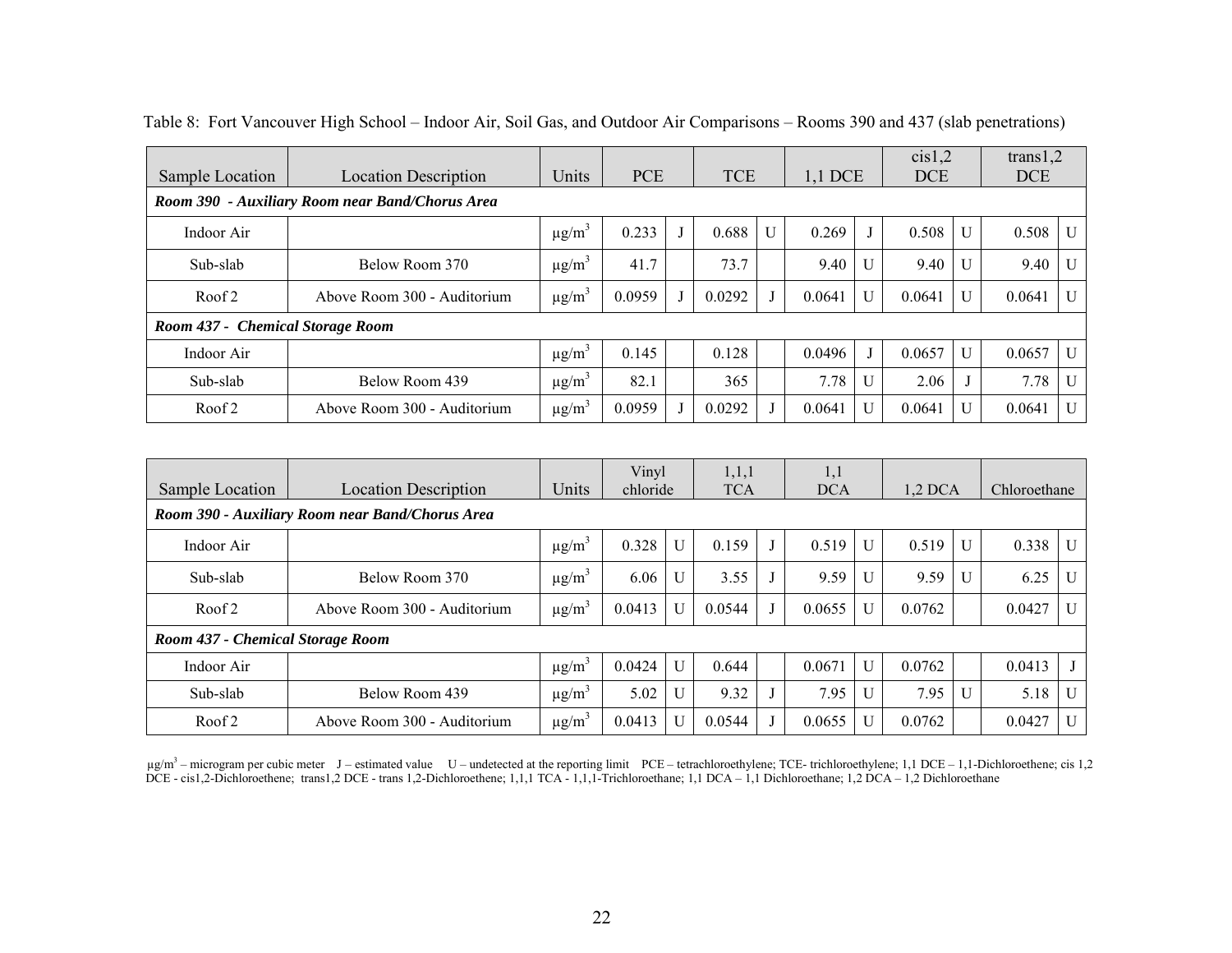| Sample Location           | <b>Location Description</b> | Units                  | <b>PCE</b> |   | <b>TCE</b> |  | $1,1$ DCE |                | cis1,2<br><b>DCE</b> |              | trans $1,2$<br><b>DCE</b> |                |
|---------------------------|-----------------------------|------------------------|------------|---|------------|--|-----------|----------------|----------------------|--------------|---------------------------|----------------|
| Room 770 – Rally Room     |                             |                        |            |   |            |  |           |                |                      |              |                           |                |
| Indoor Air                |                             | $\mu$ g/m <sup>3</sup> | 0.123      | J | 0.317      |  | 0.142     | $\mathbf{U}$   | 0.142                | $\mathbf{U}$ | 0.142                     | $\mathbf{U}$   |
| Sub-slab                  | Below Room 506              | $\mu$ g/m <sup>3</sup> | 4.76       |   | 1.53       |  | 7.74      | U              | 7.74                 | $\mathbf{U}$ | 7.74                      | U              |
| Roof 1                    | Above Room 600 - Cafeteria  | $\mu$ g/m <sup>3</sup> | 0.099      |   | 0.0781     |  | 0.0661    | $\mathbf{U}$   | 0.0661               | $\mathbf{U}$ | 0.0661                    | $\overline{U}$ |
| Elevator – Near Gymnasium |                             |                        |            |   |            |  |           |                |                      |              |                           |                |
| Indoor Air                |                             | $\mu$ g/m <sup>3</sup> | 0.143      |   | 0.0787     |  | 0.0625    | $\overline{U}$ | 0.0625               | $\mathbf{U}$ | 0.0625                    | $\mathbf{U}$   |
| Sub-slab                  | Below Room 506              | $\mu$ g/m <sup>3</sup> | 4.76       |   | 1.53       |  | 7.74      | $\overline{U}$ | 7.74                 | U            | 7.74                      | $\overline{U}$ |
| Roof 1                    | Above Room 600 - Cafeteria  | $\mu$ g/m <sup>3</sup> | 0.099      |   | 0.0781     |  | 0.0661    | U              | 0.0661               | U            | 0.0661                    | $\overline{U}$ |
|                           |                             |                        |            |   |            |  |           |                |                      |              |                           |                |

|  | Table 9: Fort Vancouver High School – Indoor Air, Soil Gas, and Outdoor Air Comparisons – Room 770 and Elevator (slab penetrations) |  |  |  |  |  |  |
|--|-------------------------------------------------------------------------------------------------------------------------------------|--|--|--|--|--|--|
|  |                                                                                                                                     |  |  |  |  |  |  |

| Sample Location           | <b>Location Description</b> | Units                  | Vinyl<br>chloride |              | 1,1,1<br><b>TCA</b> |   | 1,1<br><b>DCA</b> |   | $1,2$ DCA |                | Chloroethane |              |
|---------------------------|-----------------------------|------------------------|-------------------|--------------|---------------------|---|-------------------|---|-----------|----------------|--------------|--------------|
| Room 770 – Rally Room     |                             |                        |                   |              |                     |   |                   |   |           |                |              |              |
| Indoor Air                |                             | $\mu$ g/m <sup>3</sup> | 0.0918            | $\mathbf{U}$ | 0.0677              |   | 0.145             | U | 0.0782    |                | 0.0948       | $\mathbf{U}$ |
| Sub-slab                  | Below Room 506              | $\mu$ g/m <sup>3</sup> | 4.99              | U            | 10.7                | U | 7.90              | U | 7.90      | U              | 5.15         | $\mathbf{U}$ |
| Roof 1                    | Above Room 600 - Cafeteria  | $\mu$ g/m <sup>3</sup> | 0.0426            | U            | 0.0544              |   | 0.0675            |   | 0.0766    |                | 0.0277       |              |
| Elevator – Near Gymnasium |                             |                        |                   |              |                     |   |                   |   |           |                |              |              |
| Indoor Air                |                             | $\mu$ g/m <sup>3</sup> | 0.0403            | U            | 0.0660              |   | 0.0638            | U | 0.0778    |                | 0.0620       |              |
| Sub-slab                  | Below Room 506              | $\mu$ g/m <sup>3</sup> | 4.99              | $\mathbf{U}$ | 10.7                | U | 7.90              | U | 7.90      | $\overline{U}$ | 5.15         | $\mathbf{U}$ |
| Roof 1                    | Above Room 600 - Cafeteria  | $\mu$ g/m <sup>3</sup> | 0.0426            | U            | 0.0544              |   | 0.0675            | U | 0.0766    |                | 0.0277       |              |

 $\mu$ g/m<sup>3</sup> – microgram per cubic meter J – estimated value U – undetected at the reporting limit PCE – tetrachloroethylene; TCE- trichloroethylene; 1,1 DCE – 1,1-Dichloroethene; cis 1,2 DCE - cis1,2-Dichloroethene; trans1,2 DCE - trans 1,2-Dichloroethene; 1,1,1 TCA - 1,1,1-Trichloroethane; 1,1 DCA – 1,1 Dichloroethane; 1,2 DCA – 1,2 Dichloroethane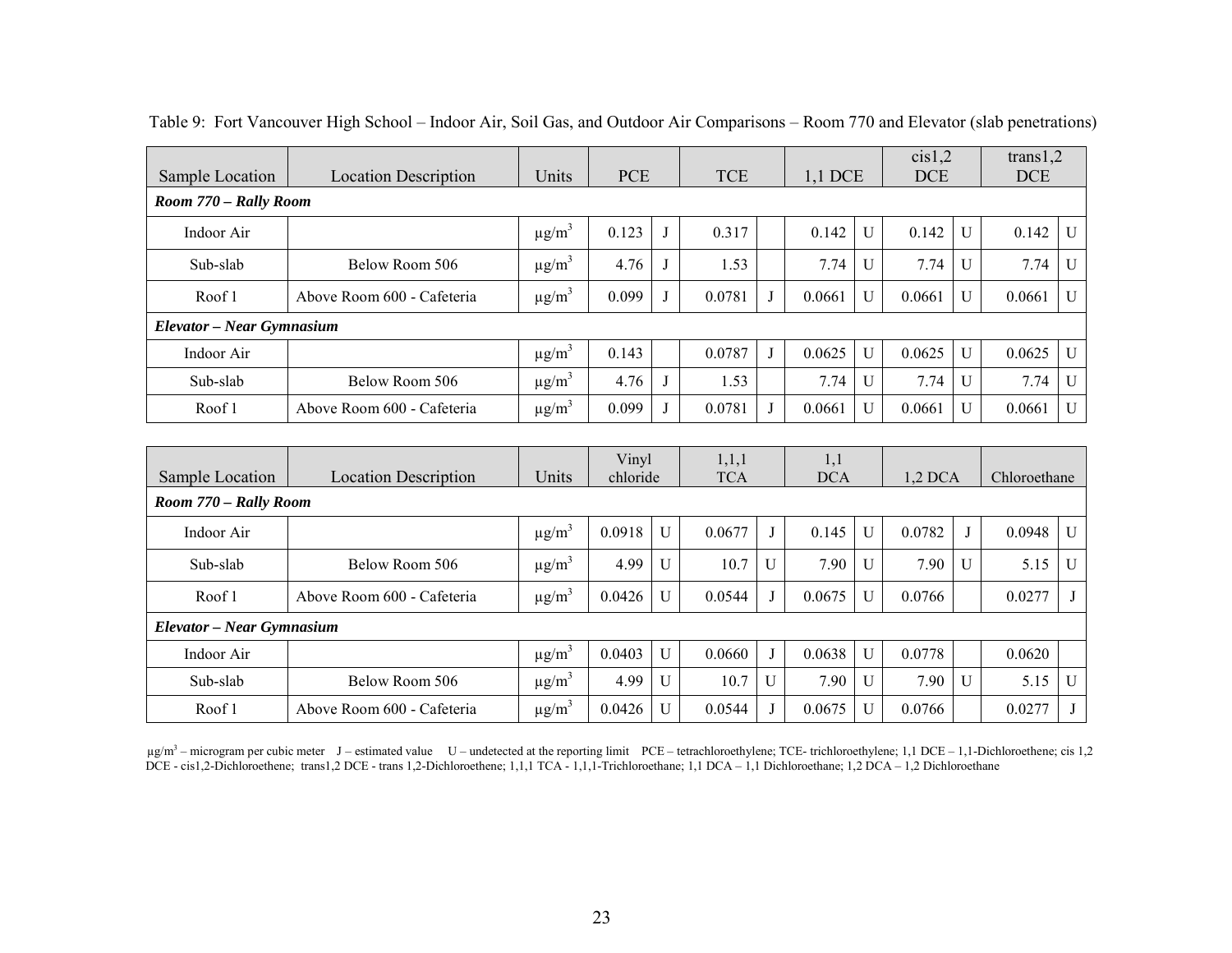|  |  |  |  | Table 10: Fort Vancouver High School - Indoor and Outdoor Sources |
|--|--|--|--|-------------------------------------------------------------------|
|--|--|--|--|-------------------------------------------------------------------|

| Room     |                                      |                                            | Indoor Sources of<br>Solvents Found in |
|----------|--------------------------------------|--------------------------------------------|----------------------------------------|
| Number   | Description                          | Indoor Levels $>$ Outdoor Levels?          | Rooms?                                 |
|          | Rooms without Sub-slab Penetrations  |                                            |                                        |
| 120      | Administrative Area                  | Yes                                        | Yes                                    |
| 245      | Media Center                         | Yes                                        | Yes                                    |
| 370      | Ceramics Art Room                    | Yes                                        | Yes                                    |
| 412      | <b>Computer Technology</b>           | Yes (except TCE)                           | No.                                    |
| 509      | Science Building                     | Yes (except TCE)                           | Yes                                    |
| 600      | Cafeteria Commons                    | Yes (except TCE; $1,1,1$ -TCA; $1,1$ -DCA) | N <sub>0</sub>                         |
|          | Rooms with Sub-slab Penetrations     |                                            |                                        |
| 390      | Auxiliary room - band/chorus area    | Yes                                        | No                                     |
| 437      | Chemical storage-metals/machine shop | Yes                                        | Yes                                    |
| 770      | Rally room in the gymnasium          | Yes                                        | N <sub>0</sub>                         |
| Elevator | Elevator $-$ in gymnasium area       | Yes (except $1,2$ -DCA)                    | N <sub>0</sub>                         |

TCE- trichloroethylene; 1,1,1 TCA - 1,1,1-Trichloroethane; 1,1 DCA – 1,1 Dichloroethane; 1,2 DCA – 1,2 Dichloroethane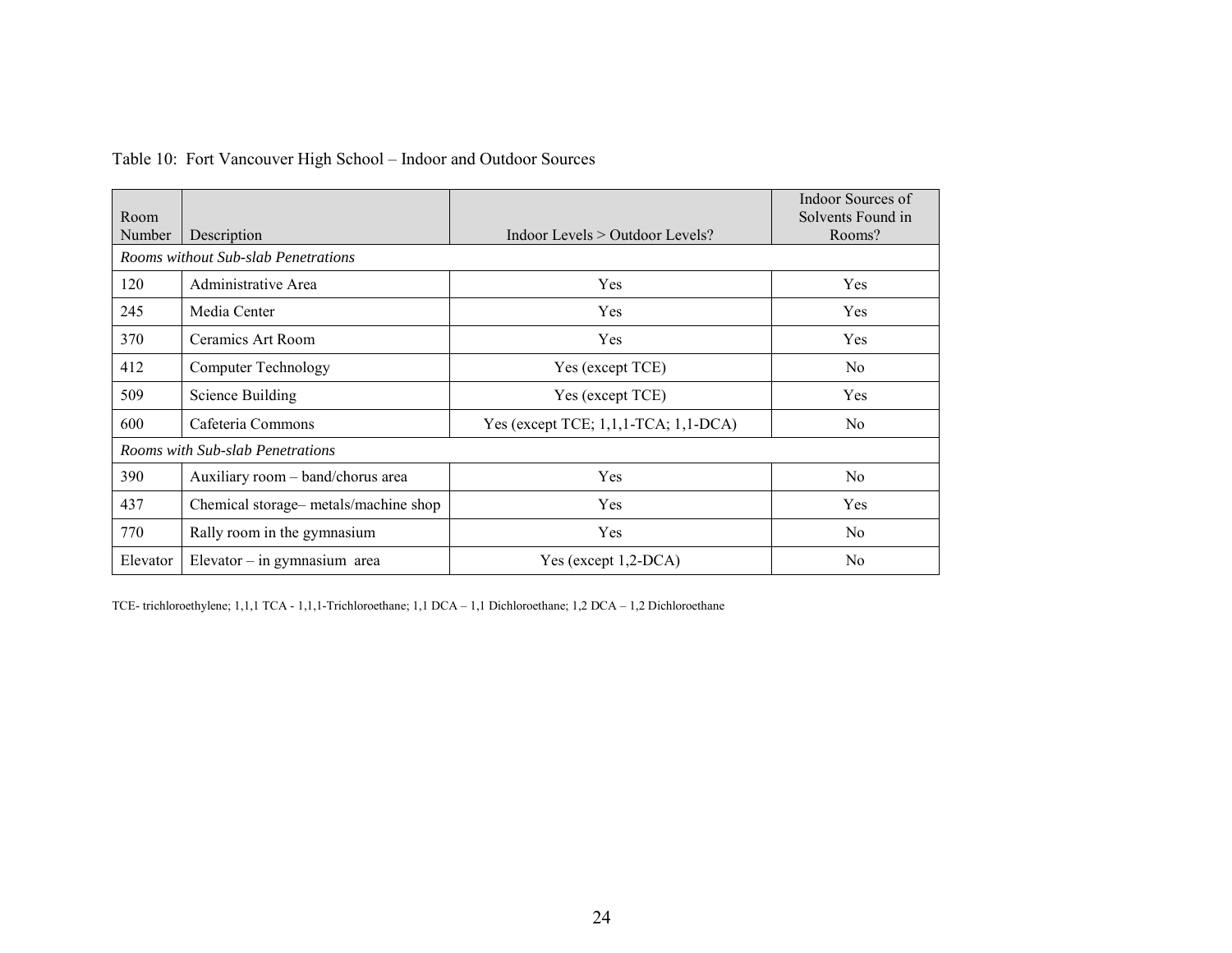**Figures**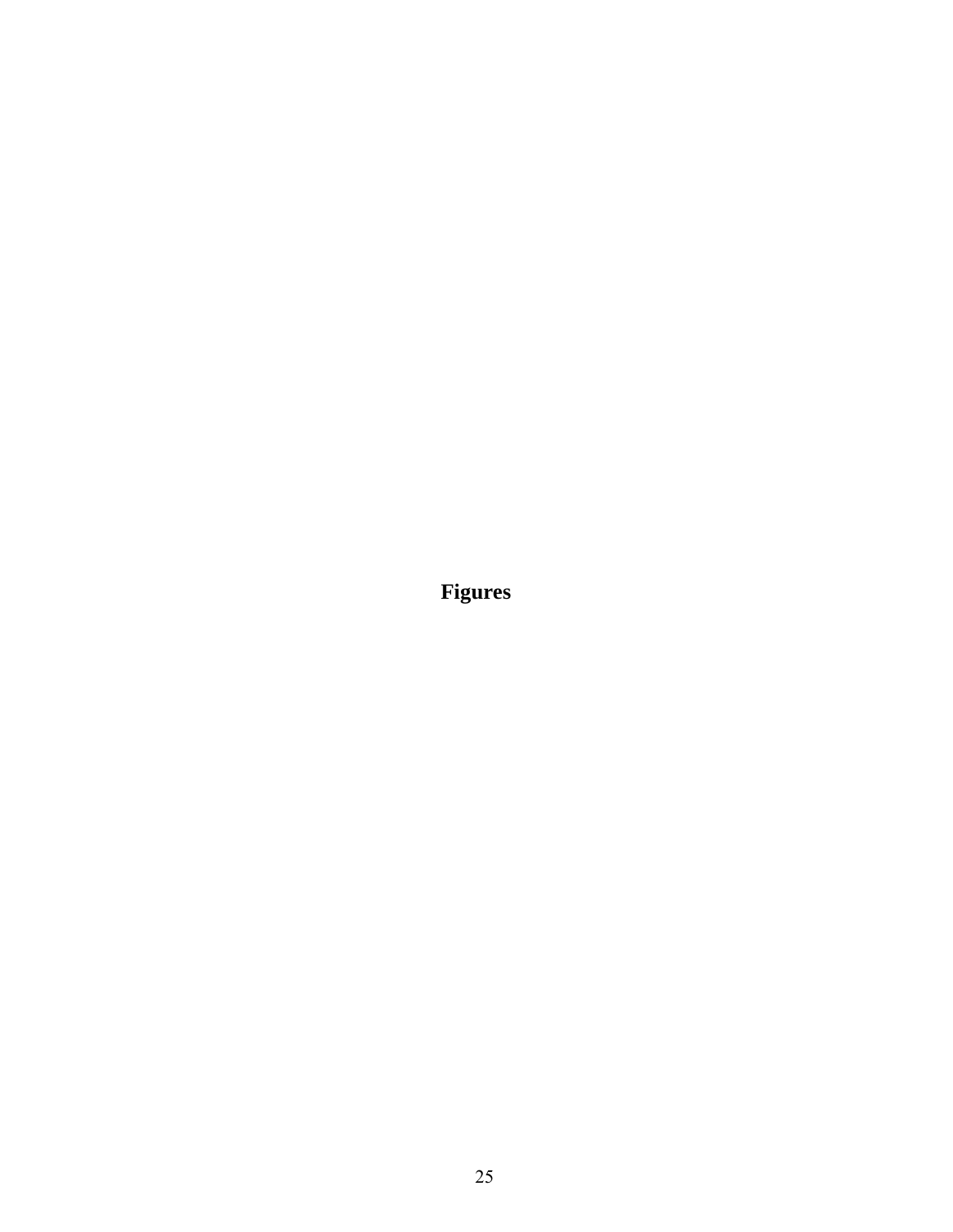

Figure 1: Vicinity Map – Milton's Dry Cleaners (5)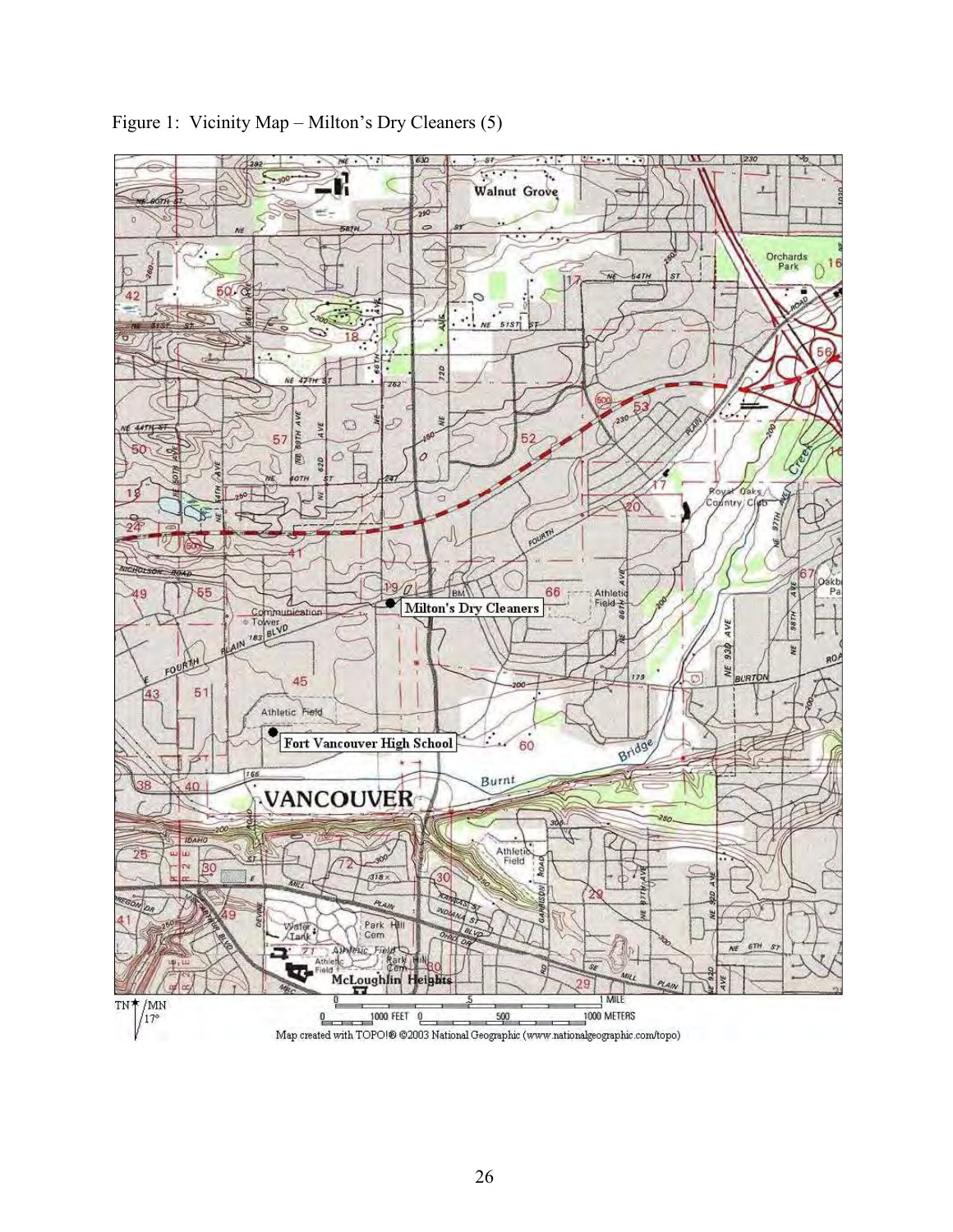

Soil Gas Sample 11 Indoor Air Sample 1997 Outdoor, including Rooftop, Air Samples

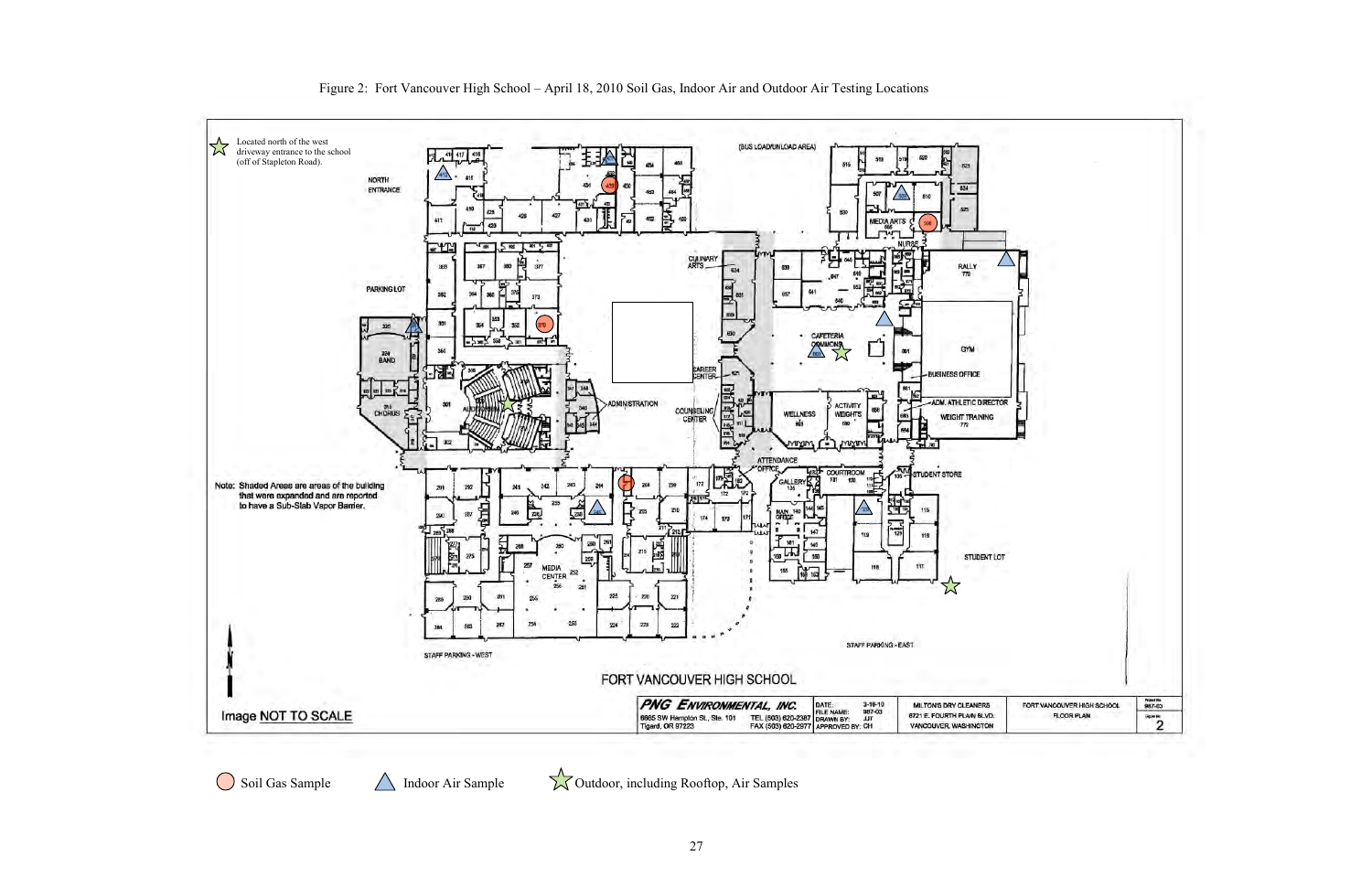## **Preparer of Report**

Barbara Trejo, Health Assessor Site Assessments and Toxicology Section Office of Environmental Health, Safety, and Toxicology Washington State Department of Health

## **Designated Reviewer**

Dan Alexanian, Manager Site Assessments and Toxicology Section Office of Environmental Health, Safety, and Toxicology Washington State Department of Health

## **ATSDR Technical Project Officer**

Audra Henry Agency for Toxic Substances and Disease Registry Division of Health Assessment and Consultation Cooperative Agreement Program Evaluation Branch